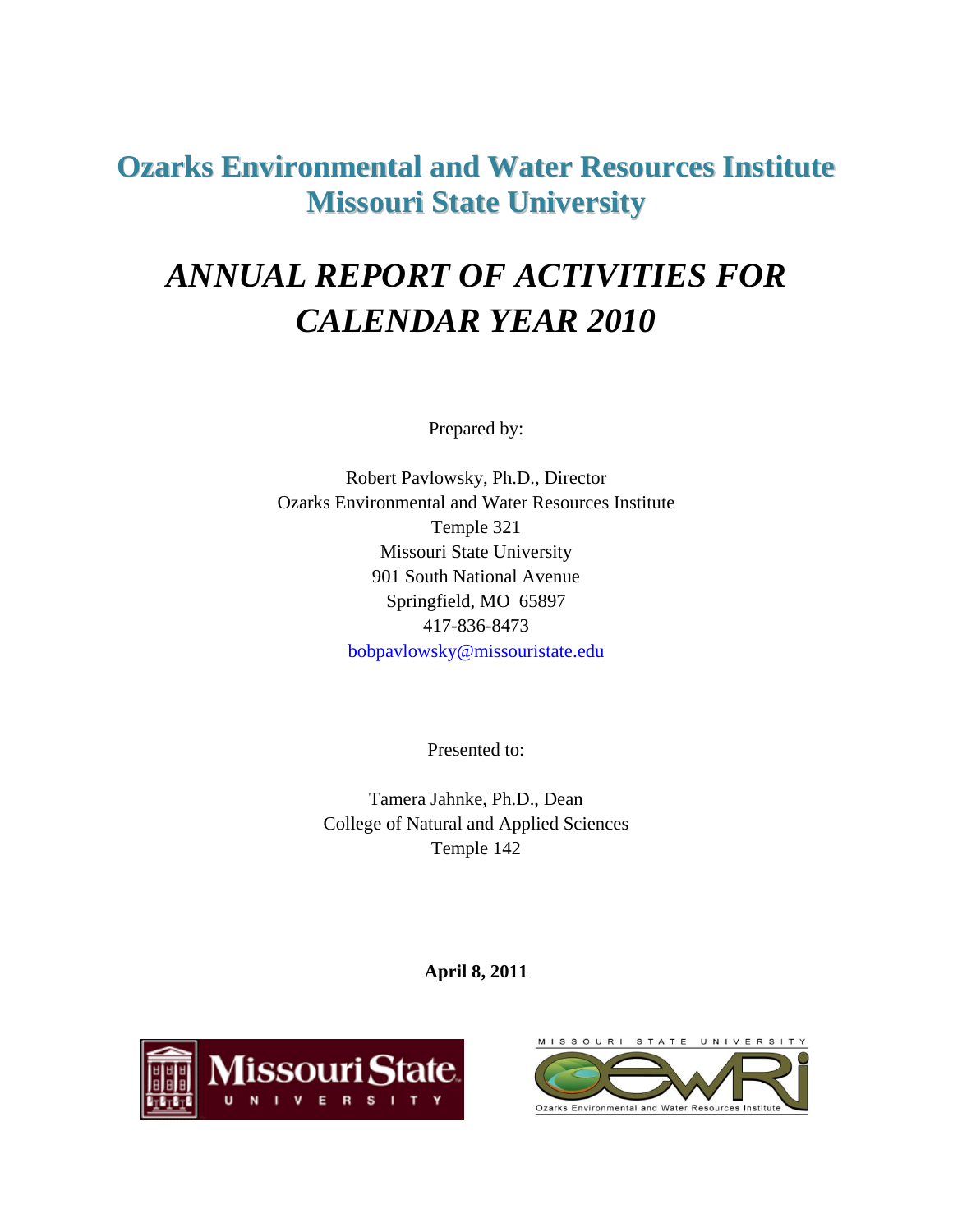# **Ozarks Environmental and Water Resources Institute ANNUAL REPORT OF ACTIVITIES FOR CALENDAR YEAR 2010**

Prepared by: Robert T. Pavlowsky, Director **April 7, 2011**

# **EXECUTIVE SUMMARY**

OEWRI activities in 2010 focused primarily on attracting external funds, formation of partnerships, student mentoring and training, and implementing applied and basic research projects to support science-based monitoring and analysis of water and sediment quality trends, watershed function and disturbance, and land use/land cover change in southwestern Missouri. In addition, our recent activities have also taken OEWRI out of Missouri to Kansas, North Carolina, and Jamaica.

Research accomplishments include work on 11 externally funded projects totaling about \$204,000 in funds expended by OEWRI in 2010. Two peer-reviewed articles were published, five final project reports submitted to sponsors, and twenty six conference and invited presentations were delivered.

Activity records typically indicate that OEWRI staff spend about 5 to 15 percent of their time per week working on education, service, and outreach activities for the campus community and Springfield area.

Undergraduate education accomplishments include the hiring of 6 hourly workers, research project support and mentoring for 22 students, and field trip experiences for about 80 students.

Graduate education accomplishments include the hiring of 7 graduate assistants and 3 hourly workers, varying levels of support for 19 thesis projects, and 3 MS graduates.

OEWRI provides extensive service and outreach to the community and is involved in many planning committees, environmental events, and conferences. The number of partners involved with the Institute is extensive at all levels.

OEWRI contributes to the Public Affairs mission of MSU through research, outreach, and student trips in Jamaica to address community problems, by involving students in high profile environmental projects that challenge them to examine leadership and ethical dimensions, and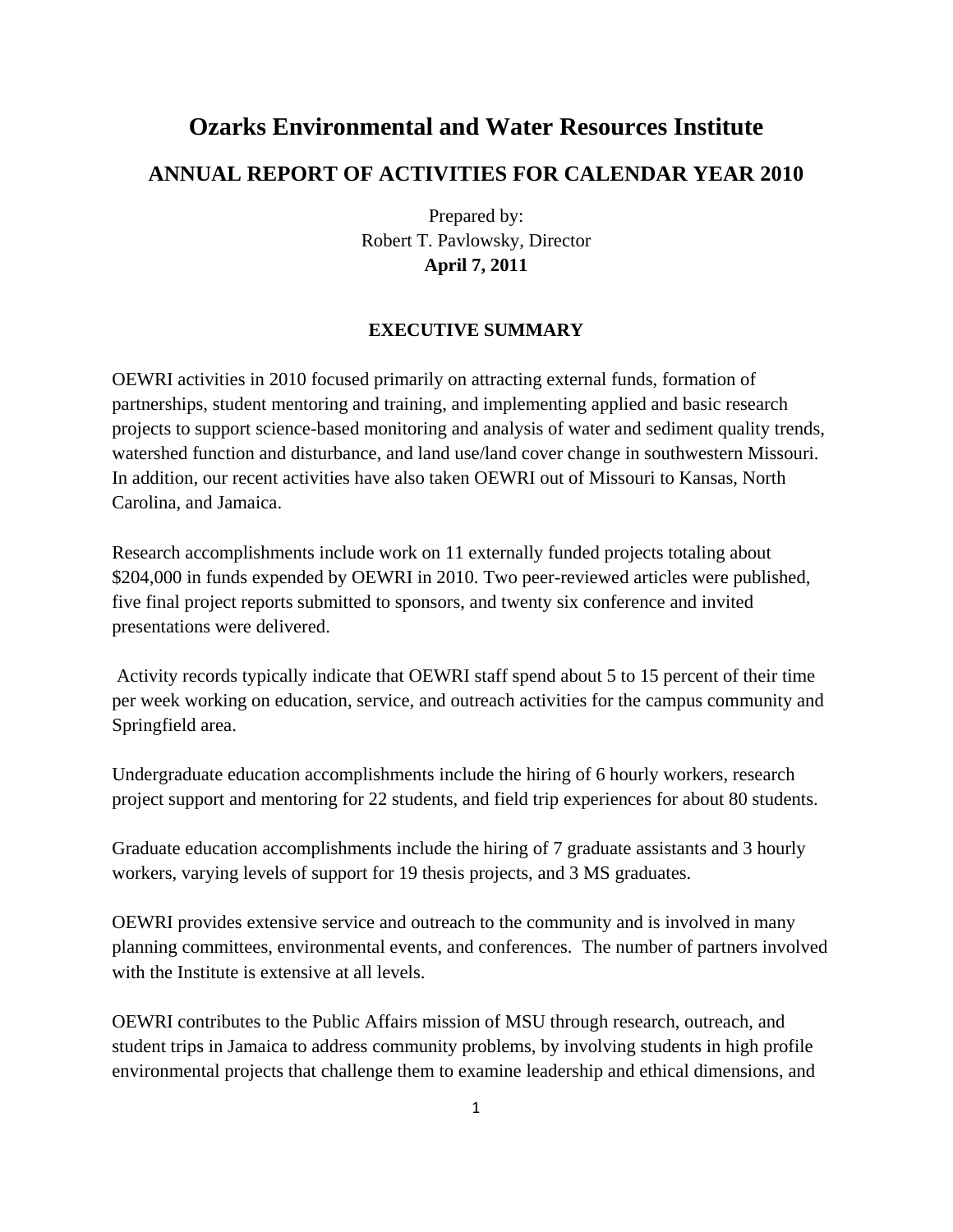maintaining strong connections with community leaders and stakeholders in the area of environmental issues and water resources management.

A benefit:cost ratio can be computed by summing the income from external grant \$ generation (204K) and base leverage benefits (57K), and then dividing the income by the university contribution of 75K. This yields a value of return on university funding for OEWRI of 3.5 times.

#### **INTRODUCTION**

Missouri State University's Board of Governors established the Ozarks Environmental and Water Resources Institute (OEWRI) in January 2004 to address water resource problems within the Ozarks through research, education, and outreach. Funding to start the institute included a one million dollar grant through the U.S. Environmental Protection Agency-Region 7 beginning in 2006-07 and base support by the University of \$75,000 annually. Federal funding was targeted to develop the infrastructure and capacity for research in three areas identified as important to meet the needs of both environmental managers and Ozark communities: water quality and quantity, sedimentation and soil/sediment quality, and geospatial analysis of land use and natural resources. Dr. Pavlowsky was selected through a university search process to be the director of OEWRI in March 2005. OEWRI is administered through the College of Natural and Applied Science. Additional information about OEWRI can be found at: [http://www.oewri.missouristate.edu/.](http://www.oewri.missouristate.edu/)

This is the annual report of activities for the Ozarks Environmental and Water Resources Institute (OEWRI) in the College of Natural and Applied Sciences (CNAS) at Missouri State University (MSU). The report is organized in the following manner:

- (1) Description of the mission statement and facilities;
- (2) Description of activities for 2010
- (3) Accomplishments in research, education, outreach, partnerships, and Public Affairs
- (4) Budget Expenditures and Income for 2010
- (5) Strategic Plan for 2011
- (6) Resource Needs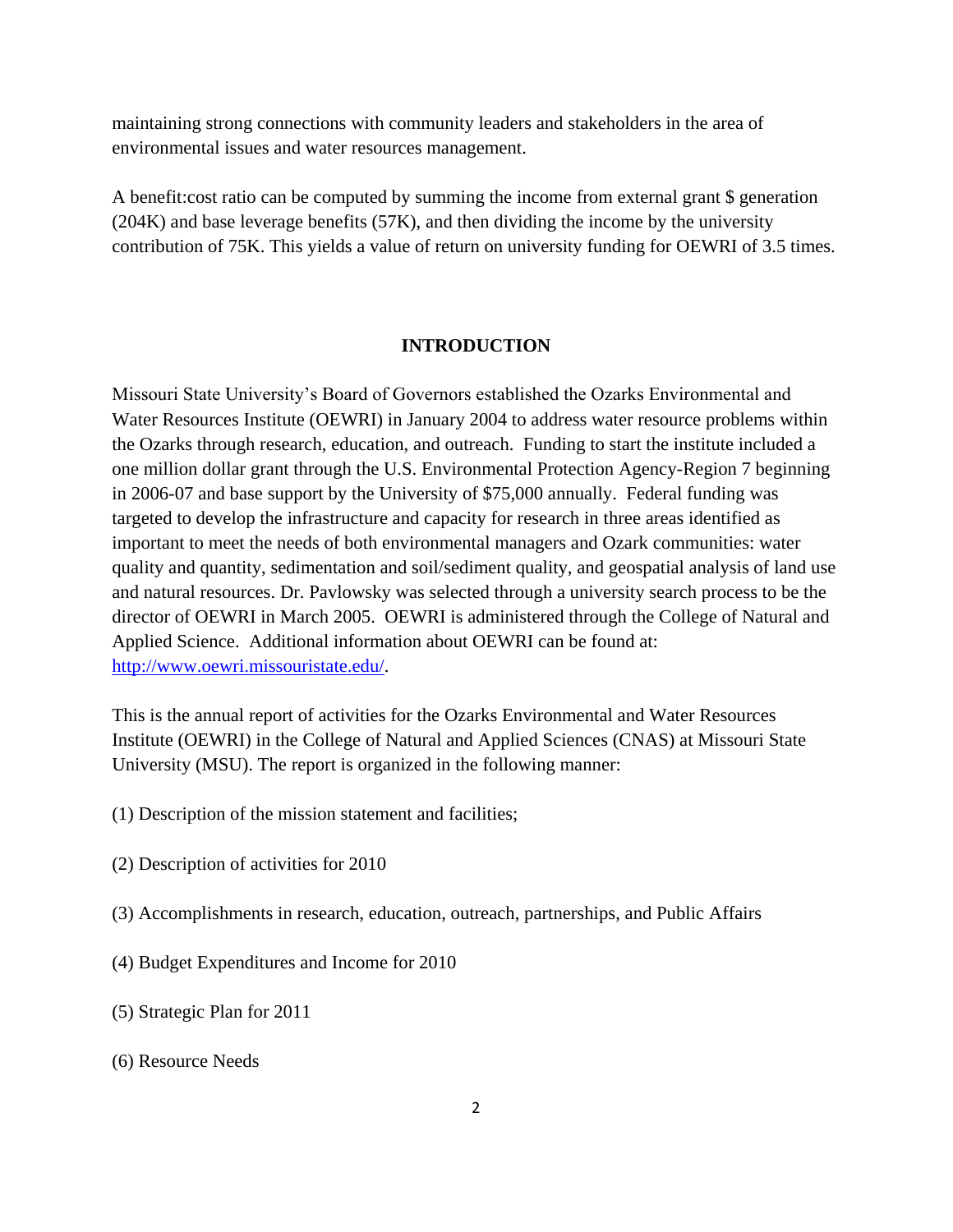# **MISSION STATEMENT AND FACILITIES**

The mission statement for OEWRI was initially approved by the MSU Board of Governors in 2004. It was later revised and expanded to include program areas of emphasis by a committee of 14 CNAS faculty in 2007.

*OEWRI's mission is to advance our scientific understanding of water resource quantity, quality, and distribution in Ozarks watersheds.* Centrally located in Springfield, Missouri, OEWRI provides technical expertise, analytical capability, and student training to support environmental research, watershed monitoring programs, and watershed group activities in the Ozarks and beyond. OEWRI's mission has four major goals:

(1) Conduct applied and basic research focusing on understanding the influence of natural processes and human activities on watershed conditions and water resources;

(2) Establish regional partnerships, disseminate information, and provide educational and training opportunities related to scientific monitoring and management of water resources;

(3) Provide policy alternatives to address water resource questions raised by decision-makers based on scientific sampling and analytical protocols; and

(4) Serve as a clearinghouse for research results and publications pertaining to water supply and quality in the Ozarks.

OEWRI supports Missouri State University's mission in [public affairs](http://publicaffairs.missouristate.edu/) and its three components in ethical leadership, cultural competence, and community engagement. In addition, OEWRI programs are central to the public affairs theme in science and the environment for research and education. It directs and collaborates on basic and applied research projects aimed at solving environmental problems by working in partnership with university researchers, environmental groups, local communities, and government agencies. It involves students in all levels of its activities.

# **Staffing**

OEWRI is staffed on campus in Temple Hall as follows:

(1) Robert Pavlowsky, PhD., Director, half-time;

(2) Marc Owen (M.S. Resource Planning), Research specialist II and project supervisor, Soil Quality, Geomorphology, and Field Monitoring;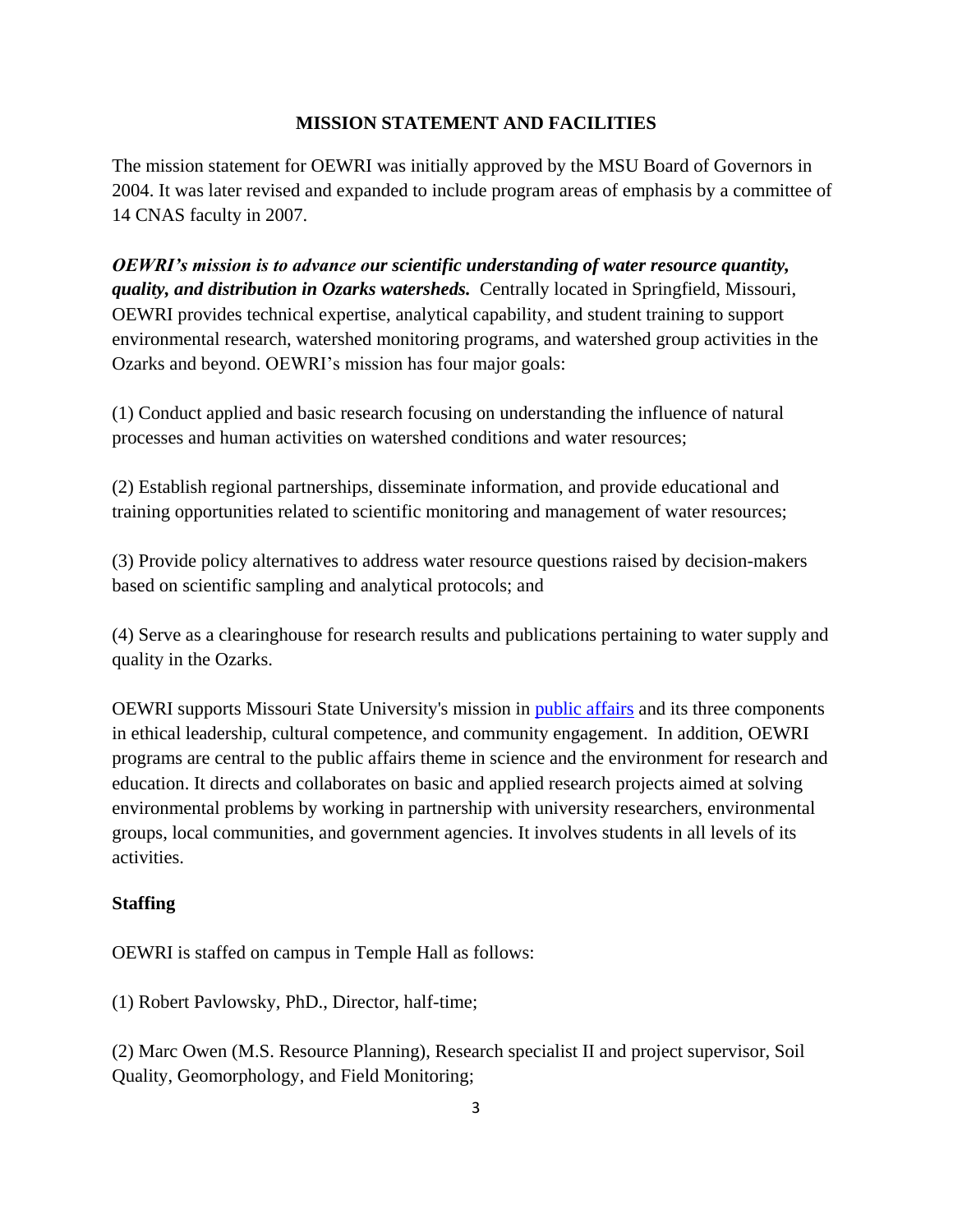(3) Heather Hoggard (M.S. Resource Planning), Research specialist II and project supervisor, Water Quality and Laboratory Director;

(4) Jennifer Duzan (M.S. Biology), Research Specialist I, Field monitoring and Laboratory Analyst (left OEWRI during Summer 2010);

(5) Jennifer Andrews (M.S. Agriculture/GIS), Research Specialist I, Geospatial Technology and Conservation (NEW-Nov 2010); and

(6) Deana Gibson, secretary and project accounts (shared with Geography, Geology, and Planning)

# **Facilities**

OEWRI facilities are presently located in Temple Hall within office and laboratory space that is under departmental control. OEWRI space is allocated in partnership with other units as follows:

Department of Geography, Geology, and Planning

Director's office- T321; Staff & GA offices- T326, T343, and T307; Geomorphology Laboratory & GA office- T125 (supervised by Pavlowsky); and Sample Preparation Laboratory, T129 (shared use area).

# Department of Chemistry

Lachat Nutrient laboratory, T470 (supervised by Dr. R. Biagioni); and Metals/ICP-AES laboratory, T437 (supervised by Dr. R. Biagioni).

# Department of Biology

Microbiology laboratory- T239 (supervised by Dr. John Steiert).

# CNAS

Field Equipment Storage and GA office, T103 (temporary use)

# Outdoor Storage

Three trucks in SW parking deck John boat and canoes in back lot of Kemper Hall. Box trailer in Cherry Street fenced area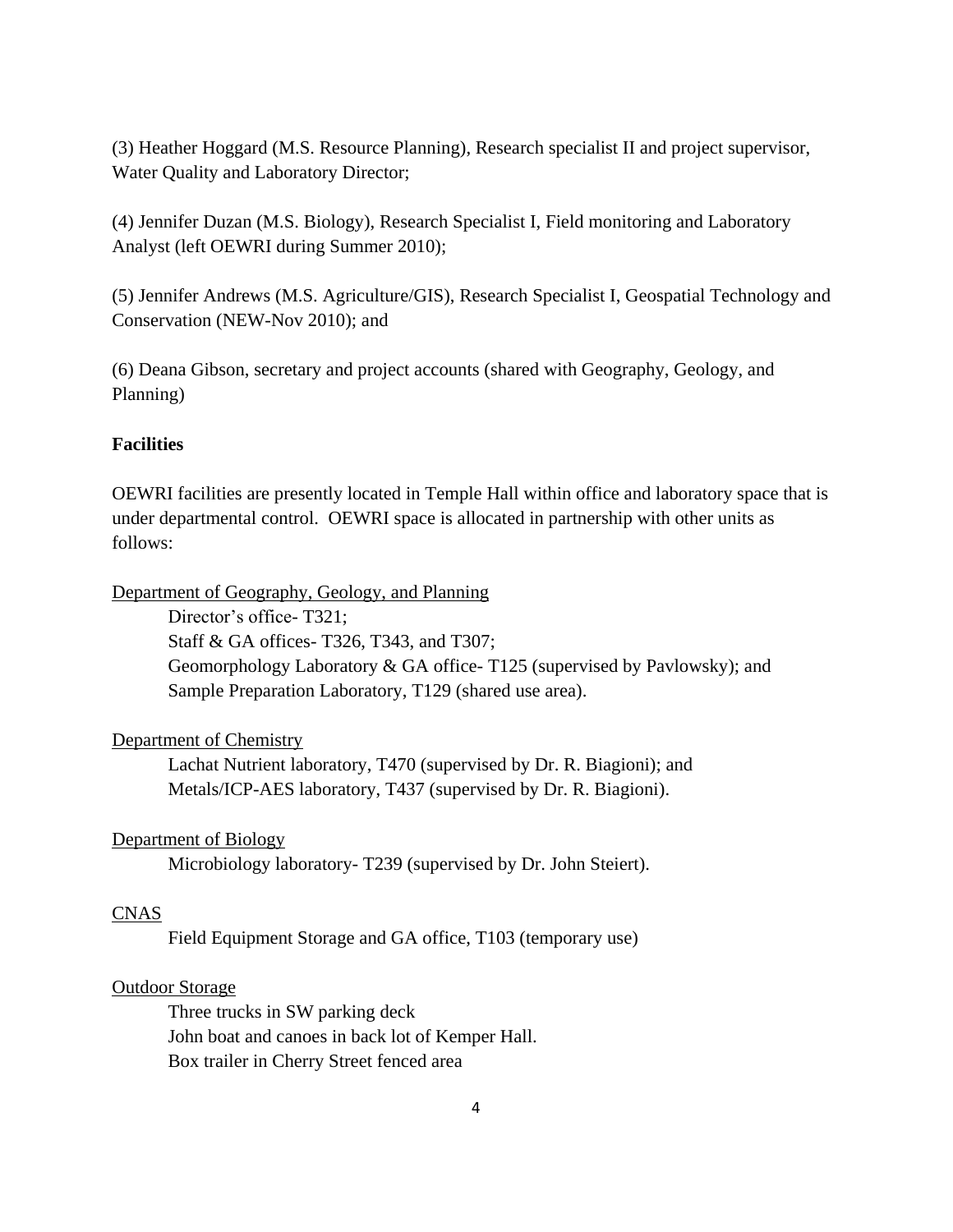#### **INSTITUTE ACTIVITIES FOR 2010**

OEWRI activities in 2010 focused on attracting external funds, formation of partnerships, student mentoring and training, and implementing applied and basic research projects to support science-based monitoring and analysis of water and sediment quality trends, watershed function and disturbance, and land use/land cover change in southwestern Missouri. In addition, our recent activities have also taken OEWRI out of Missouri to Kansas, North Carolina, and Jamaica.

#### **Program Areas**

OEWRI activities at the Institute primarily focus on the following six program areas:

(1) Water and Sediment Quality Laboratory

Laboratory instrumentation and facilities to study water and sediment quality indicators of most concern to researchers, government agencies, and watershed groups in the region. The laboratory has a full-time director and training protocol and follows USEPA-approved standard methods and strict QA/QC procedures. The laboratory can analyze the following water constituents: water chemistry (temperature, pH, DO, SC, turbidity); total suspended solids and settleable solids; nutrients (N, P); metals (Cu, Pb, Zn, etc.); IDEXX bacteria counts; bacterial DNA fingerprinting and tracking using Bacteroides PCR assays; metals (Pb, Zn, Cu); total/organic carbon; suspended and benthic chlorophyll/algae; and dissolved ions by ion chromatography. The OEWRI laboratory offers the following soil/sediment analyses: particle size distribution by laser diffraction, hydrometer, and dry/wet sieving; sediment particle density; two sonic sifters; soil pH; total and inorganic carbon; available, extractable, and total trace metals, major elements, mercury, and phosphorus; radioisotope activity (Cs-137, Pb-210); and other standard soils tests.

(2) Geospatial Sciences Laboratory

The Geospatial Sciences Laboratory provides both investigative and analytical assistance to water and sediment quality related projects within the institute. The laboratory houses both field and desktop geospatial analysis equipment. Desktop instrumentation includes seven computer workstations running geospatial software including ArcGIS Desktop 9.2 suite with multiple ArcGIS Desktop extensions including Spatial Analyst, 3D Analyst, Survey Analyst, Geostatistical Analyst, Feature Analyst, and others. Workstations are also equipped with the latest version of the image processing software ENVI, as well as all of the software necessary to communicate with and integrate numerous pieces of geospatial field equipment. Field instrumentation includes three auto level with tripolds and stadia rods; two Topcon electronic Total Stations; two Trimble GeoXH mapping grade GPS receivers; two Trimble Zephyr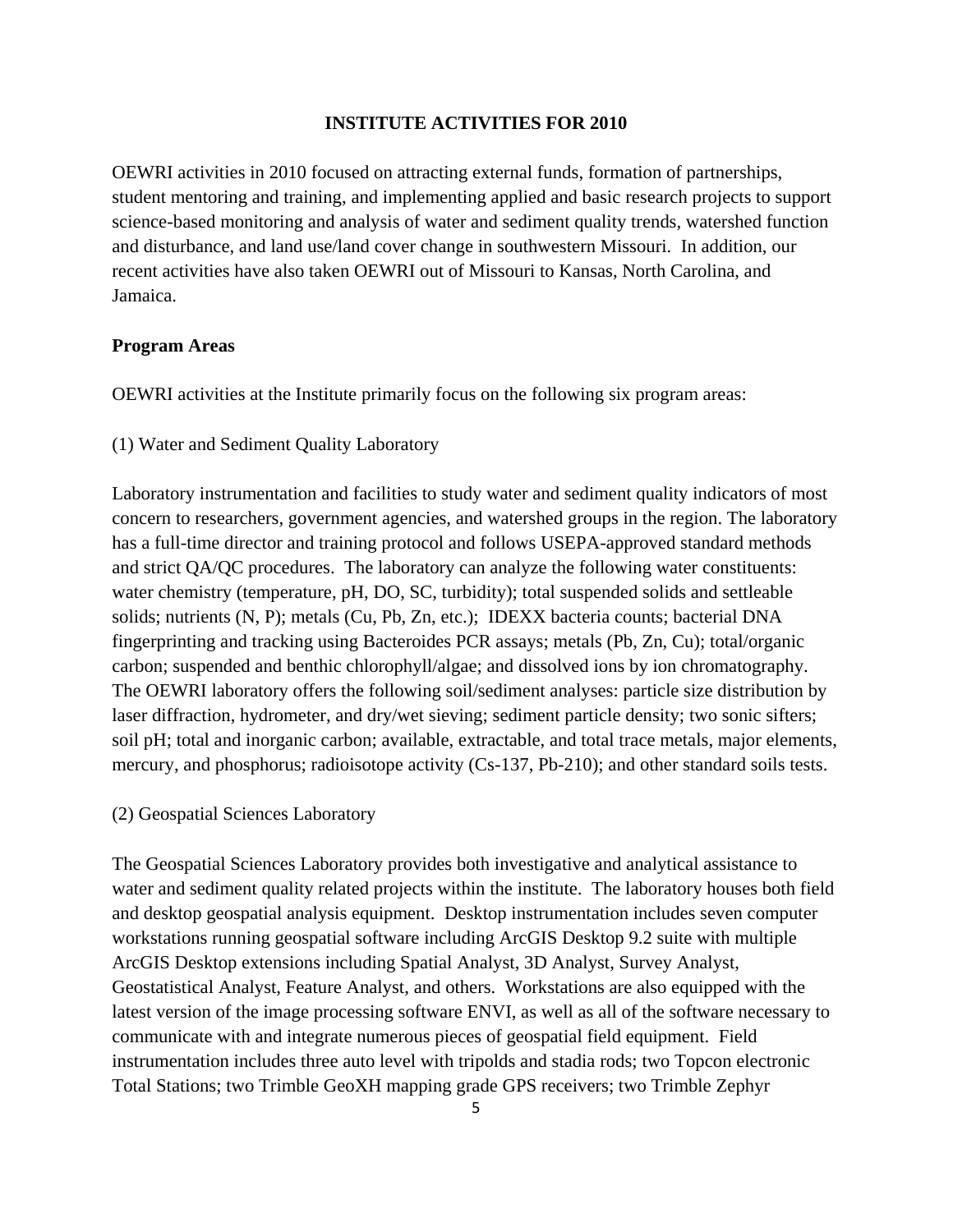antennas; and three Garmin GPS Map 76 GPS units. In addition, OEWRI partially supports a continuous-logging GPS base station and offers on-line access to correction data. With this combination of field and desktop tools OEWRI can provide a range of cartographic products and geospatial analyses including (i) thematic map production; (ii) database development with online access; (iii) watershed assessments of geology, soils, stream networks, riparian lands, land use, and point and nonpoint pollution sources; (iv) topographic stream channel and floodplain surveying and mapping, (v) image interpretation and classification using aerial photography and satellite imagery, and (vi) GPS surveying and ground point control.

# (3) Water Quality Monitoring

The Institute is a leader in stream sampling, trend analysis, and water quality data interpretation in southwest Missouri. Through collaboration, contracts, and grants, OEWRI provides expert advice and technical support to watershed groups, local communities, and private businesses to help plan and implement baseline and regulatory water quality monitoring programs. It is equipped to cover a wide range of monitoring services such as 319 watershed projects, TMDL monitoring programs, and catchment runoff studies. In addition, the institute supports an on-line accessible data base for publications and water quality data for the region. Data generated by monitoring efforts are used to develop rating curves to evaluate load-based pollution trends, evaluate the influence of land use on water quality, and support compliance monitoring requirements by state and federal agencies. OEWRI is equipped with three autosamplers, two propeller-type velocity meters, two acoustic velocity meters, four depth-integrated field samplers, and other field sampling supplies.

#### (4) Stream Stability and Sedimentation

Research on the physical characteristics of streams of all sizes is needed to develop models of channel form and behavior that can be used for management purposes to address bank erosion and sedimentation problems in the Ozarks. OEWRI focuses its physical river research efforts in three areas: channel morphology, long-term channel dynamics, and sediment contaminant dispersal. *Channel morphology* research involves the collection and evaluation of field measurements of the cross-section, longitudinal profile, and planform pattern to understand the present condition of the channel and floodplain and predict future changes. OEWRI uses a combination of quantitative and rapid assessment procedures that have been scientifically tested and developed for use in Ozarks streams. The geomorphic data collected is used to model channel form, determine causes of channel instability, and support channel restoration plans. Investigations of *long-term channel dynamics* involves the detection of changes in channel form, bank erosion, and floodplain sedimentation over periods of 10 to 1,000 years or more. Subsurface investigations and remote sensing methods are used in these studies to understand the response of watersheds and river systems to climate change and historical human disturbances.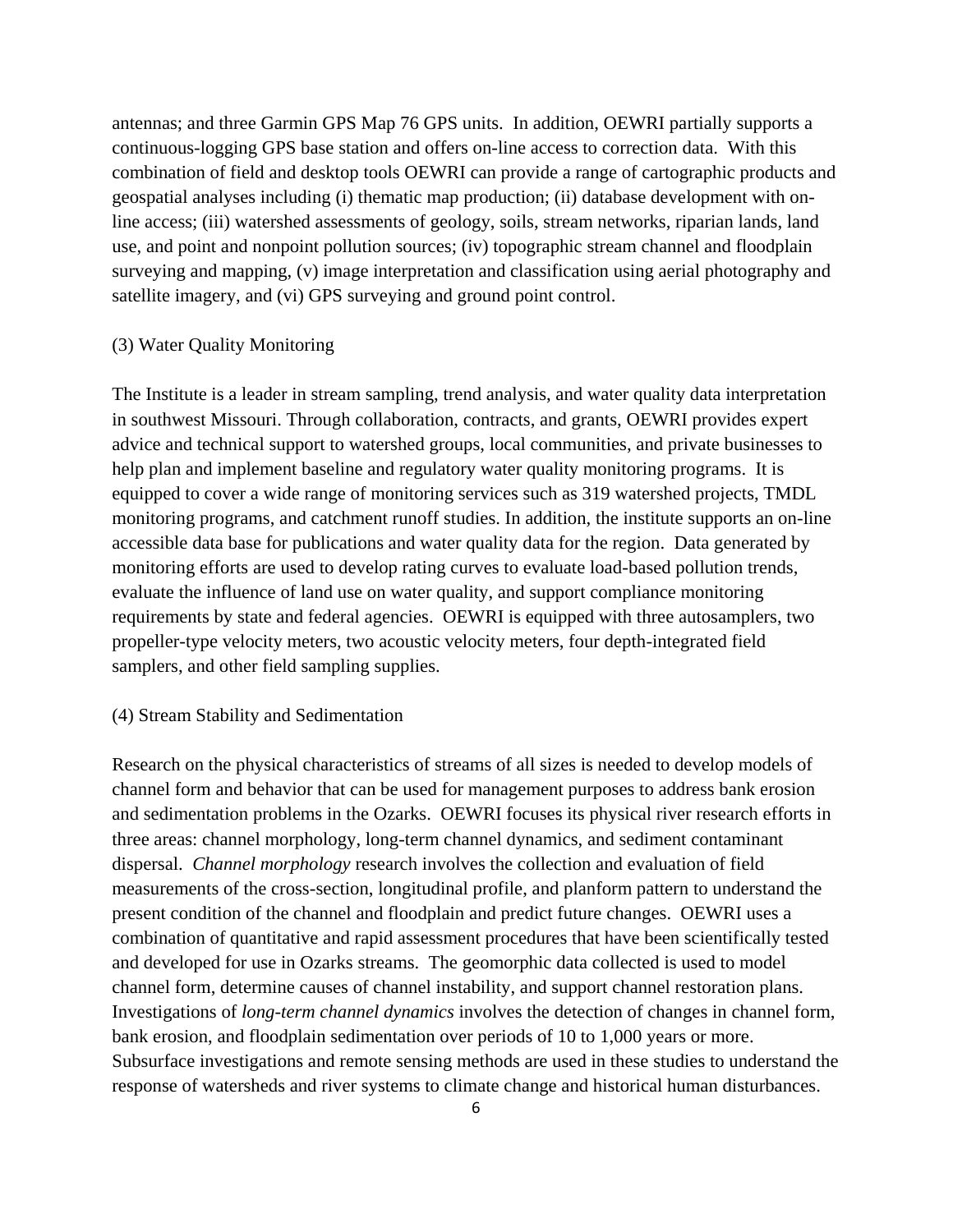Finally, for pollution control purposes, it is important to understand processes affecting the spatial trends of *sediment contamination* in rivers. Sediment particles can bind metals and nutrients to high concentrations and often become important contributors to water quality problems. Thus, it is important to understand the role played by active channel and floodplain sediments during the storage, transformation, and remobilization of contaminants in Ozarks rivers. OEWRI is equipped with a truck-mounted Giddings coring rig, field surveying equipment, and sediment/soil sampling tools.

#### (5) Collaborative Environmental Programs

OEWRI collaborates with governments, consultants, agencies, environmental groups, and other universities to address water resources problem associated with urban and agricultural land management, biomonitoring, and water supply. OEWRI is involved with efforts to develop effective *soil and water conservation practices* for both urban and agricultural areas in the Ozarks. Urban projects include the evaluation of soil conditions and runoff characteristics for low impact developments, identifying causes of bed and bank erosion in urban streams, and understanding nutrient mobility in residential lawns. Local collaborators on these projects include the James River Basin Partnership, City of Springfield, and Greene County, Missouri. Agricultural conservation initiatives include a pilot study on the mobility of potential contaminants after field treatments with biosolids. Collaborators on these projects include the Department of Agriculture at MSU and the City of Springfield.

OEWRI also collaborates with aquatic biologists, limnologists, and microbiologists to use *biomonitoring methods* to evaluate the impacts of natural disturbance and human activities on river and lake biota. The projects involve surveys of macroinvertebrates, mussels, plankton, chlorophyll, and algae in streams and lakes. Biomonitoring surveys are used to compliment water quality studies if information on ecological impacts is required. In addition, OEWRI supports total-coliform and *E. coli* monitoring activities and microbial source tracking using a Bacteroides PCR assays in Ozark watersheds.

OEWRI is involved with regional committees and research initiatives to better understand *water supply vulnerability* in the Ozarks. Population growth and land use change in the region are straining water resources due to water shortages, nonpoint pollution, waste water and septic field releases, and water rights issues. OEWRI is presently involved with several community and regional initiatives to evaluate water supply problems in the southwest Missouri including the role that new infrastructure, conservation, and climate change may play on future supplies and economic growth. In addition, OEWRI has been included on emergency evaluation teams for sinkhole collapse and flood damage in Greene and Christian Counties, Missouri.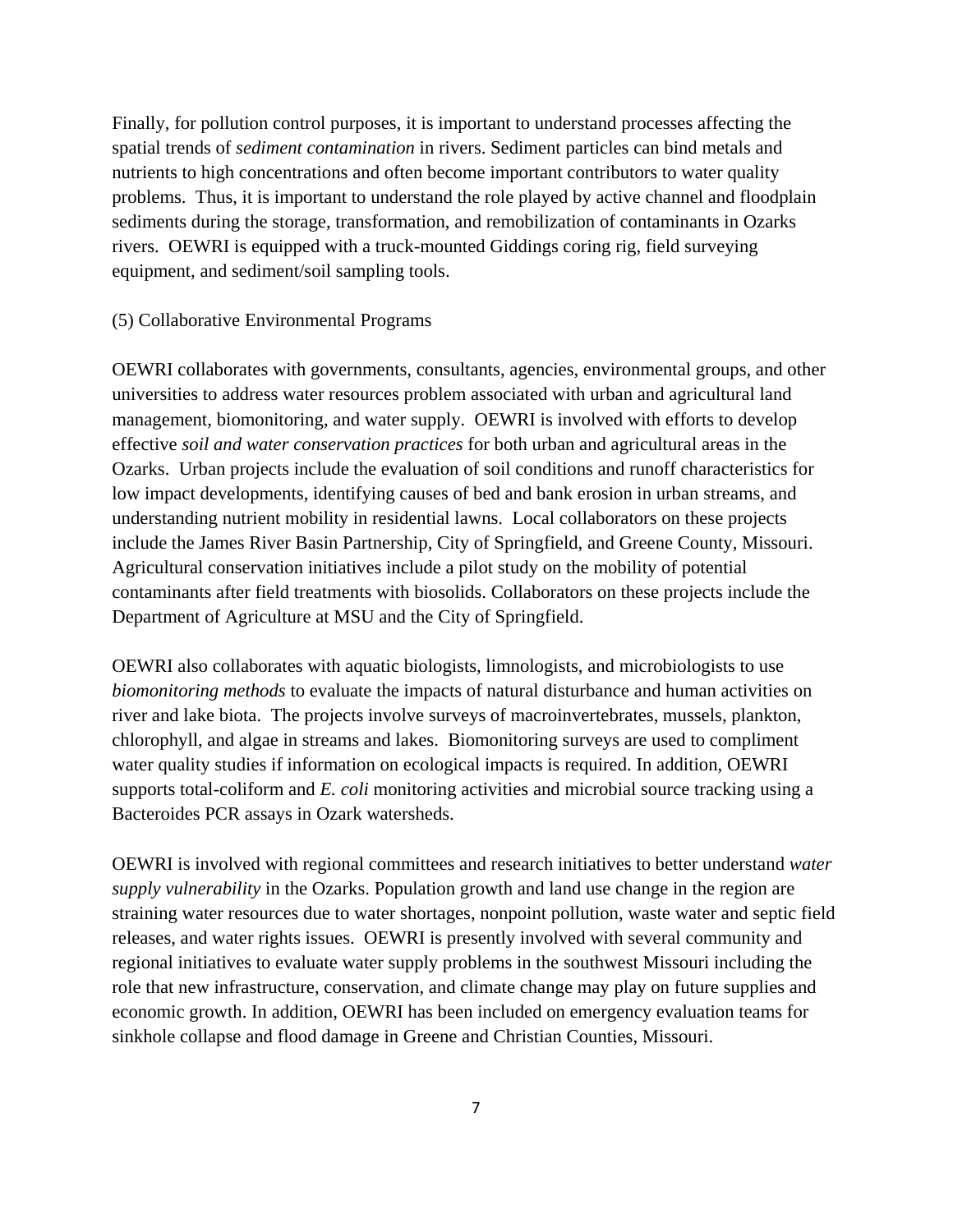# (6) Student Training and Research

An important outcome of OEWRI activities is the training and research experience provided to undergraduates and graduate students at MSU. Last year OEWRI supported 6 undergraduate hourly workers and undergraduate research projects for 22 students. Also last year, the Institute supported 7 graduate assistants and 19 master thesis projects. In addition, OEWRI staff provide an important "on call" educational resource to the University because they are accessible to students, have applicable technical expertise, and overlap project involvement with student activities. All students that work on OEWRI projects must complete a structured training program and monitored field or laboratory probationary period prior to the collection or analysis of data for OEWRI projects. Several OEWRI graduate assistants have gone on to jobs in the environmental management field in the Ozarks after graduation.

# **OEWRI "Start-Up" Project Plan**

From 2006 to 2010, a primary objective of OEWRI was to implement a start-up plan supported by federal funding administered by the U.S.E.P.A.-Region 7. While not strictly a program area of the Institute, the objectives of this grant have guided OEWRI activities to a large degree for the past four years. In October 2010, U.S.E.P.A.-Region 7 notified MSU that OEWRI had fulfilled its contract obligations for the start-up grant in full and closed the project.

The Start-up Plan had the following objectives:

(i) Provide infrastructure and develop office and laboratory space;

(ii) Develop facilities, instrumentation, and capacity for scientific water and soil/sediment monitoring and analysis including acquisition of equipment and supplies for water and sediment quality activities;

(iii) Develop EPA-approved Quality Assurance Program Plans (QAPPs) and Standard Operating Procedures (SOPs) for all laboratory/analytical, field monitoring, and geospatial techniques;

(iv) Inventory and network university-wide resources to provide water and soil/sediment quality monitoring and analytical services for contract work and to support collaborative efforts or matching funds for grants;

(v) Develop and support environmental and water resource website services including data delivery and communication systems;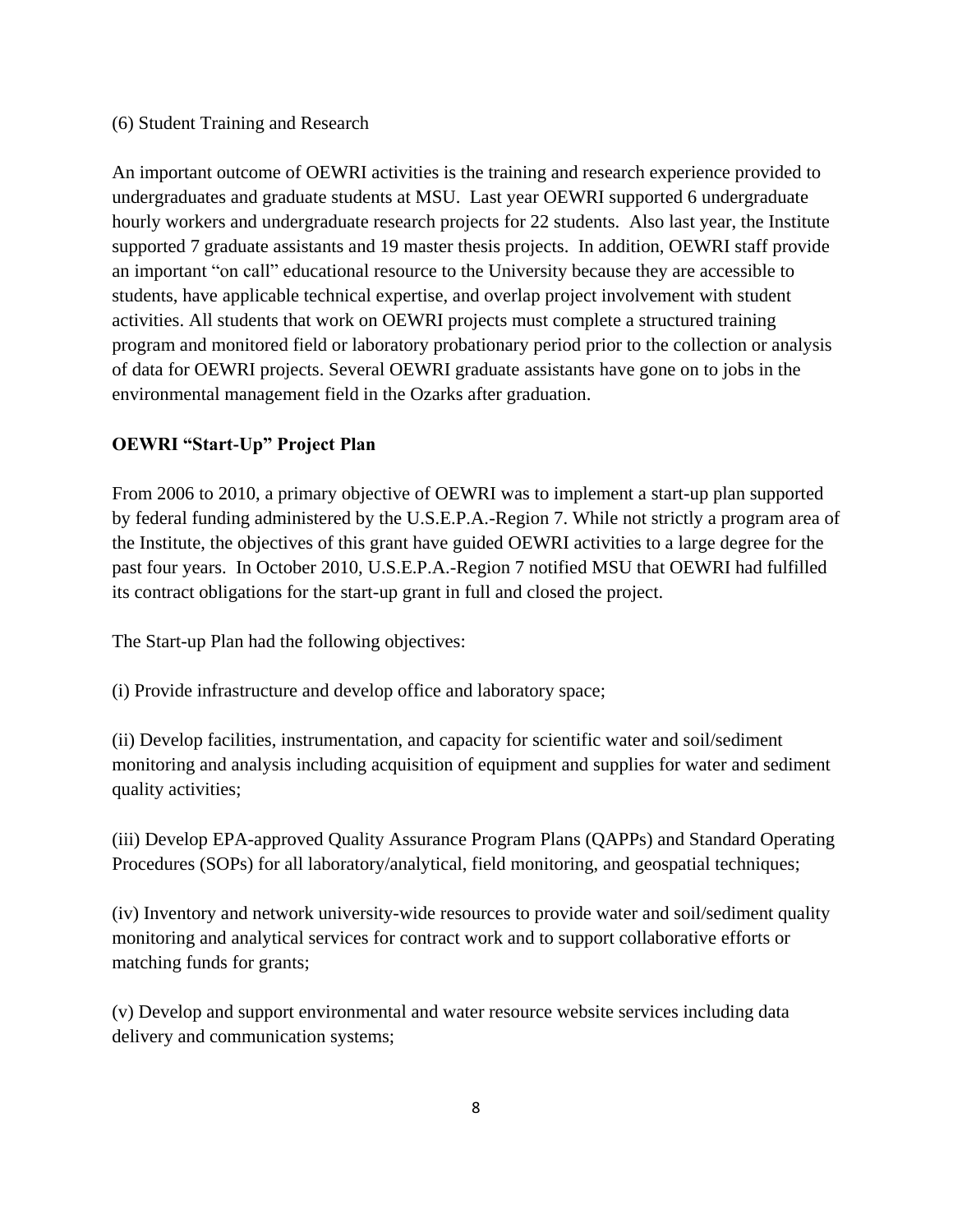(vi) Develop active partnerships with environmental groups, government agencies, or other universities to develop and implement monitoring activities, research projects, or management plans aimed at improving watersheds in the Ozarks;

(vii) Host and sponsor water research and resources conferences for the Ozarks; and

(viii) Plan and implement four water and sediment quality research projects that address regional water quality concerns as determined by government agencies, watershed stakeholders, and published TMDLs. The description and status of each report follows:

(a) Pearson Creek Watershed Water Quality Assessment. A watershed-scale water and sediment study of Pearson Creek addresses questions about "unknown" toxicity and nonpoint pollution sources including bacteria, metals, and nutrients to support Total Maximum Daily Load (TMDL) efforts. Pearson Creek drains a unique watershed area that contains Jones Spring, urban and rural areas, and urbanizing areas. Water from Pearson Creek flows only a short distance down the James River until it reach the Blackmon water works and Springfield Lake. This report is presently in draft form and will be reviewed and posted on the website by June 15, 2011.

(b) Seasonal and Land Use Variations of Suspended Sediment and Chemical Loads in the James River Basin. This study quantifies the suspended sediment and dissolved loads in the James River by sampling at weekly intervals during dry and wet weather at active USGS gaging stations. Suspended sediment is ranked by USEPA as the number one nonpoint pollutant nationally, yet we have no understanding of the seasonal variations in loads and their relationship to land use in the southwestern Ozarks. Other total forms and dissolved constituents of nutrients and other ions will also be evaluated. This study has been completed in the form of a MS thesis by Erin Hutchinson (GSS, 2010). It is presently available on the OEWRI website.

(c) Historical and Present-day Channel Stability of the Finley Creek. This project involves a watershed-scale study of stream bed and bank stability in the Finley Creek. Recent meetings with stakeholders and managers during the development of the management plan for the watershed have identified channel instability and sedimentation as one of the primary problems affecting their watershed. This project will examine channel morphology, riparian vegetation, bank erosion, and gravel bar distribution using historical aerial photography, GIS/remote sensing, field assessments, and subsurface floodplain mapping. The results of this study are presently in review for publication in a peer-reviewed journal. After review, the manuscript will be posted on the OEWRI website; and

(d) Alluvial Chronology, Geomorphology, and Contamination of Floodplains in the Middle James River Valley. This study involves the geospatial and subsurface investigation of the properties, distribution, and metal contamination of alluvial deposits in the Middle James River Valley from the Pearson Creek Confluence, through Lake Springfield, past the Wilson Creek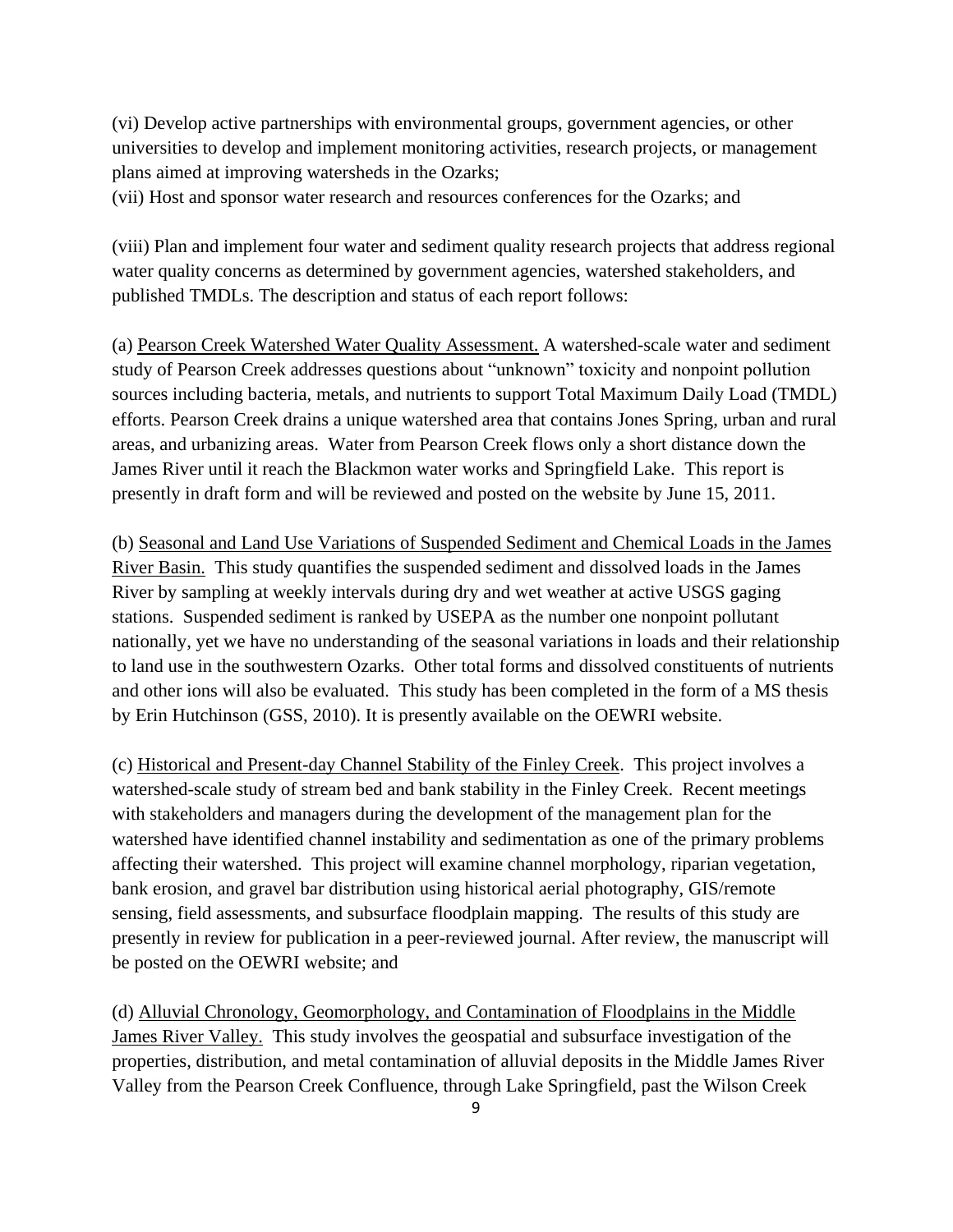confluence, and ending at the Finley Creek confluence. Floodplains act as both a source and sink of sediment and sediment-bound pollutants in river systems. Previous research has identified high levels of metals including lead, zinc, and mercury in floodplain deposits below the historical mining areas on Pearson Creek and in active sediments and floodplains along Wilson Creek. Understanding the landform distribution, age, sediment budget, and contamination distribution will offer insights into the geography and timescales of sedimentation and floodplain erosion and the role that bank erosion plays in supplying sediment and other nonpoint pollutants to Ozark rivers. One product of this project is in the form of a MS thesis on mining-Pb contamination in Pearson Creek by Patrick Womble (GSS, 2009). Another product of this study is a manuscript presently in review for publication is a peer-review journal which focuses on the James River.

#### **RESEARCH ACCOMPLISHMENTS**

OEWRI's research accomplishments include work on externally funded projects, publications, and presentations. Specific accomplishments for 2010 are listed below

#### **External Grants**

OEWRI worked on 11 externally funded projects in 2010. Eight were continuing from previous years and three were new in 2010. The total multi-year value of the active grants in 2010 was approximately \$1,650,000. The value of external funds provided to OEWRI in the 2010 single year period totaled \$204,000. This amount included an indirect cost contribution from OEWRI to the university and college of about \$20,000.

OEWRI submitted two proposals in 2010 that were not funded: (i) Environmental Federation of Jamaica, Baseline Fish and Habitat Survey for Bluefields Bay. Co-PI Dan Beckman (BIO), \$50,000 (declined); and (ii) AmerenUE, Evaluation of Shoreline Erosion Rates along Lake of the Ozarks, \$35,000 (may be funded in 2011).

The 11 active grants for 2010 are briefly described below:

| (1) OEWRI Start-up Project                                                    |                                 |  |
|-------------------------------------------------------------------------------|---------------------------------|--|
| Sponsor: United States Environmental Protection Agency-Region 7, Kansas City. |                                 |  |
| Budget No. I02040-152013-021                                                  | Total: \$988,600 2010: \$30,000 |  |
| Period: 02-01-06 to 07-31-10                                                  | IC rate: $42.5\%$ S&F           |  |
| (2) Stormwater Runoff Quality to the James River (319)                        |                                 |  |

| $\sim$ |                                                                  |                     |                |
|--------|------------------------------------------------------------------|---------------------|----------------|
|        | Sponsor: James River Basin Partnership (through MoDNR and USEPA) |                     |                |
|        | Budget No. I02060-152013-022                                     | Total: \$69,916     | 2010: \$15,000 |
|        | Period: 08-01-06 to -01-31-11                                    | IC rate: $13\%$ S&F |                |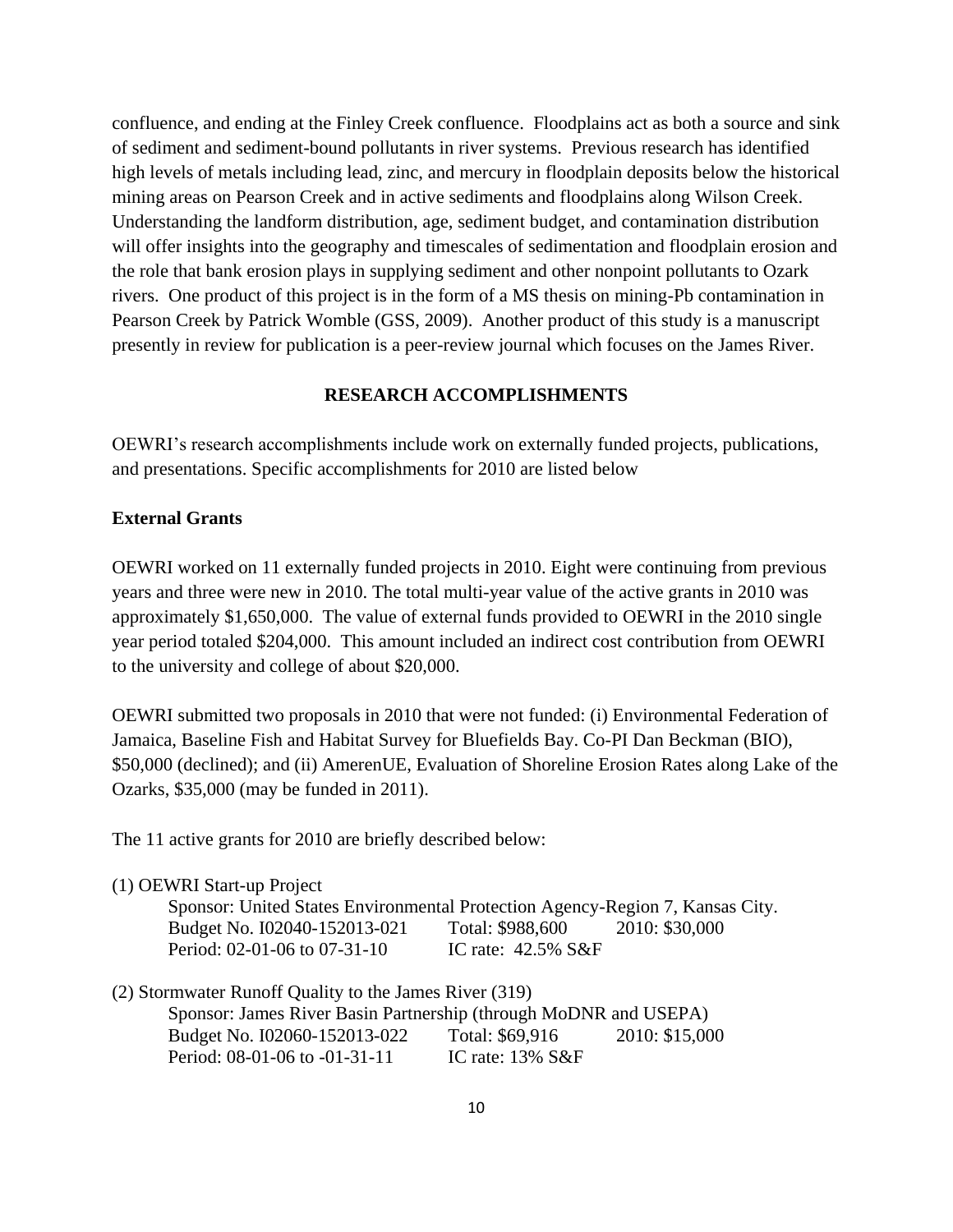| (3) James River Urban Stream MS-4 & TMDL Monitoring Program |                     |                |
|-------------------------------------------------------------|---------------------|----------------|
| Sponsor: Greene County and local governments                |                     |                |
| Budget No. M02025-1520123-021 Total: \$200,000              |                     | 2010: \$40,000 |
| Period: 08-01-08 to 07-31-13                                | IC rate: 38.5% DC   |                |
| (4) Biosolids Runoff Study                                  |                     |                |
| Sponsor: City of Springfield                                |                     |                |
| Budget No. K02192-152013                                    | Total: \$128,408    | 2010: \$42,000 |
| Period: 08-15-08 to 12-15-11                                | IC rate: 38.5% DC   |                |
| (5) Longterm Monitoring Program for the UWRB                |                     |                |
| Sponsor: Upper White River Basin Foundation                 |                     |                |
| Budget No. O02162-152013-021                                | Total: \$9,740      | 2010: \$3,000  |
| Period: 08-15-09 to 01-31-10                                | IC rate: \$42.5 S&F |                |
| (6) Big River Mining Sediment Storage Assessment            |                     |                |
| Sponsor: U.S. Fish and Wildlife Service, Columbia, MO       |                     |                |
| Budget No. I02172-152013-021                                | Total: \$151,279    | 2010: \$50,000 |
| Period: 01-09-09 to 09-30-13                                | IC rate: \$17.5% DC |                |
| (7) Analysis and Indexing of Biomonitoring Samples          |                     |                |
| Sponsor: URSCorp (through MoDNR/USEPA)                      |                     |                |
| Budget No. I02187-152013-021                                | Total: \$35,774     | 2010: \$10,000 |
| Period: 03-31-09 to 02-1-10                                 | IC rate: 42.5% S&F  |                |
| (8) Lackman Branch Assessment                               |                     |                |
| Sponsor: Olsson Associates, Springfield, MO                 |                     |                |
| Budget No. O02194-152013-021                                | Total: \$8,000      | 2010: \$6,000  |
| Period: 08-15-09 to 01-15-10                                | IC rate: 42.5% S&F  |                |
| (9) Upper Ward Branch Assessment (NEW)                      |                     |                |
| Sponsor: Olsson Associates, Springfield, MO                 |                     |                |
| Budget No. 002207-152013-021 Total: \$5,000                 |                     | 2010: \$5,000  |
| Period: 04-01-10 to 10-30-10                                | IC rate: 38.5% DC   |                |
| (10) Springfield Urban Stream MS4 Monitoring (NEW)          |                     |                |
| Sponsor: City of Springfield                                |                     |                |
| Budget No. M02029-152013-021                                | Total: \$22,000     | 2010: \$22,000 |
| Period: 08-31-10 to 08-31-11                                | IC rate: 38.5% DC   |                |
| (11) Baseline Study of PAH Sources in Springfield (NEW)     |                     |                |
| Sponsor: City of Springfield                                |                     |                |
| Budget No. M02029-152013-021                                | Total: \$2,000      | 2010: \$30,846 |
| Period: 11-01-10 to 10-31-11                                | IC rate: 38.5% DC   |                |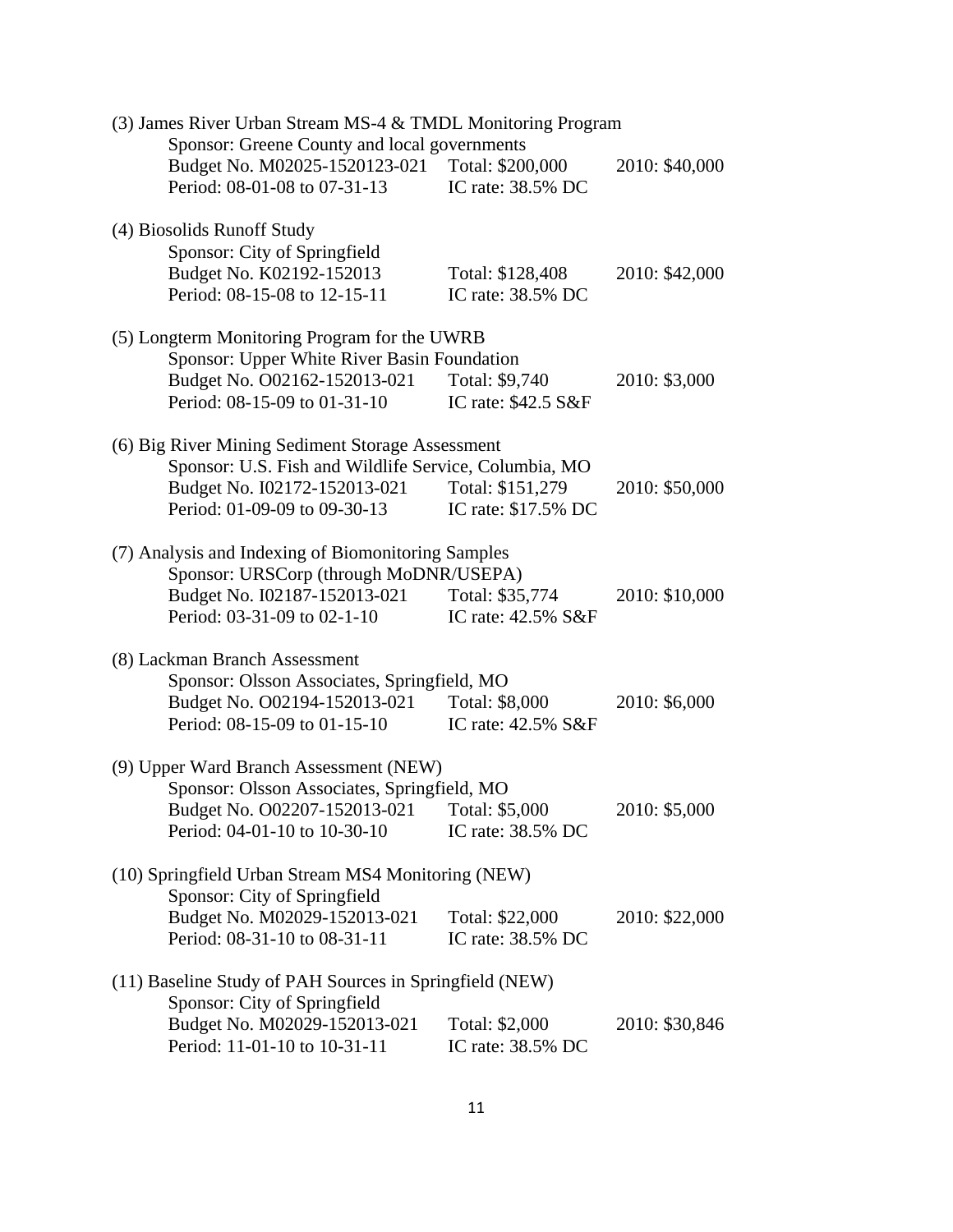# **Journal Articles (2)**

Marc R. Owen and R.T. Pavlowsky, 2010. *Base flow hydrology and water quality of an Ozarks spring and associated recharge area, southern Missouri, USA*. Environmental Earth Sciences <http://www.springerlink.com/content/e484132694nk0505/>.

[Robert T. Pavlowsky,](http://muse.jhu.edu/search/results?action=search&searchtype=author§ion1=author&search1=%22Pavlowsky,%20Robert%20T.%22) [Scott A. Lecce,](http://muse.jhu.edu/search/results?action=search&searchtype=author§ion1=author&search1=%22Lecce,%20Scott%20A.%22) [Gwenda Bassett,](http://muse.jhu.edu/search/results?action=search&searchtype=author§ion1=author&search1=%22Bassett,%20Gwenda.%22) [Derek J. Martin,](http://muse.jhu.edu/search/results?action=search&searchtype=author§ion1=author&search1=%22Martin,%20Derek%20J.%22) 2010. Legacy Hg-Cu Contamination of Active Stream Sediments in the Gold Hill Mining District, North Carolina. *Southeastern Geographer* 50(4) 503-522

# **Project Final Reports (5)**

Pavlowsky, R.T., and D.J. Martin, 2010. *River sediment quality of the upper White River Basin*. Ozarks Environmental and Water Resources Institute, Missouri State University, Springfield, MO, Report no. OEWRI EDR-10-001. Final Report to Upper White River Basin Foundation, Branson, Missouri.

Pavlowsky, R.T., M.R. Owen, and D.J. Martin, 2010. *Distribution, geochemistry, and storage of mining sediment in channel and floodplain deposits of the Big River system in St. Francois, Washington, and Jefferson Counties, Missouri*. Ozarks Environmental and Water Resources Institute, Missouri State University, Springfield, MO, Report no. OEWRI EDR-10-002.Final Report to U.S. Fish and Wildlife Service, Columbia, Missouri

Mickus, K.L., R.T. Pavlowsky, M.R. Owen, and P.J. Womble, 2010. *DC-resistivity and ground penetrating radar investigation of the floodplain and gravel bars of the Big River, eastern Missouri.* Ozarks Environmental and Water Resources Institute, Missouri State University, Springfield, MO, Report no. OEWRI EDR-10-004. Final Report to U.S. Fish and Wildlife Service, Columbia, Missouri.

Pavlowsky, R.T., and M.R. Owen, 2010. Geomorphic assessment of upper Wards Branch, Springfield, Missouri. Ozarks Environmental and Water Resources Institute, Missouri State University, Springfield, MO, Report no. OEWRI EDR-10-006.Final Report to Olsson Associates, Springfield, Missouri (August).

Owen, M.R., A. DeWitt, and R.T. Pavlowsky, 2010. *Nutrient transport and fate from municipal biosolids land application (Year 2 annual report).* Ozarks Environmental and Water Resources Institute, Missouri State University, Springfield, MO, Report no. OEWRI EDR-10-007.Final Report to City of Springfield, Missouri (December).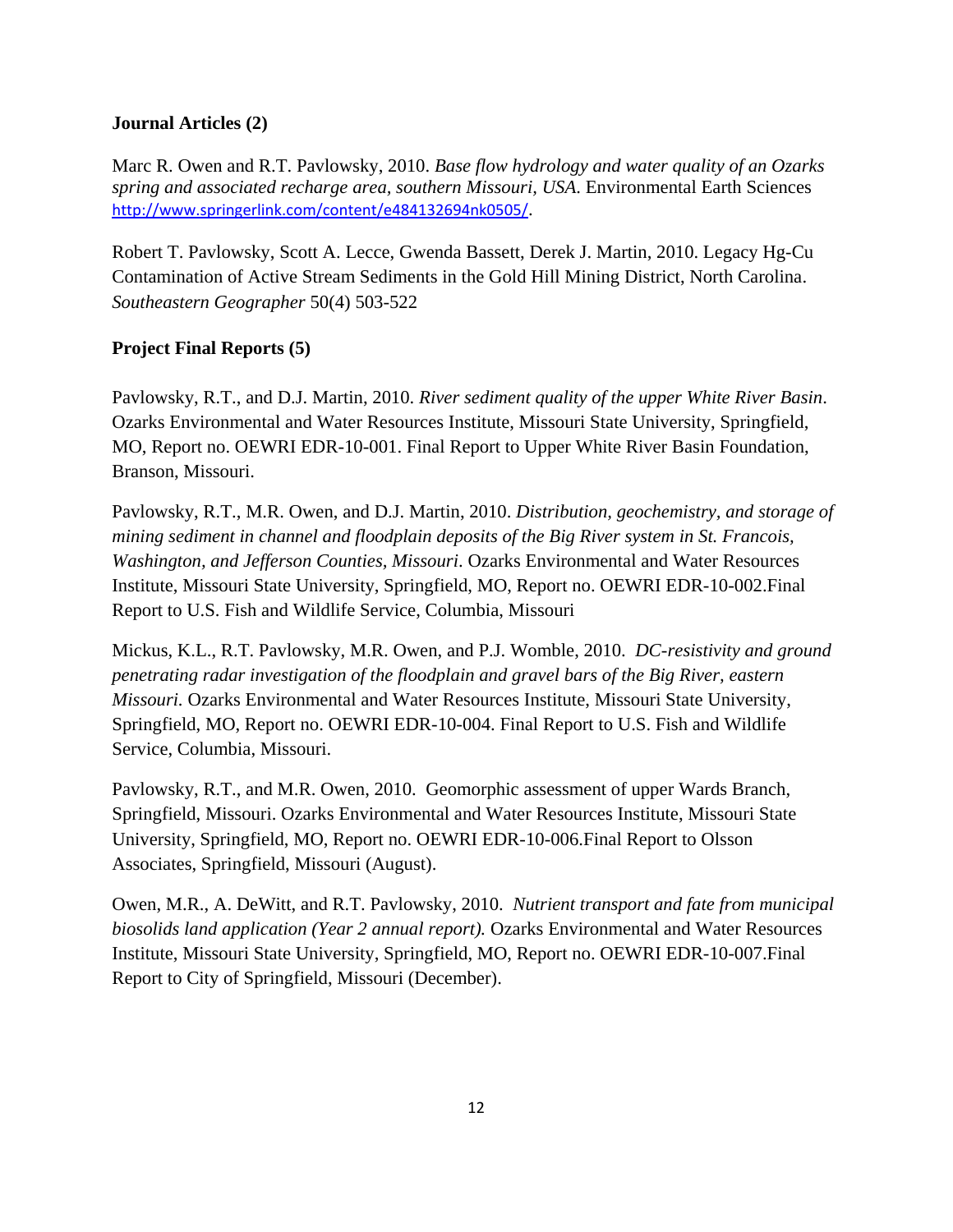#### **Presentations (26)**

Pavlowsky, R.T., S.A. Lecce, D.J. Martin, and M.R. Owen, 2010. *Preliminary report on contaminated sediment concentrations, distribution, and volume in channel and floodplain deposits of the Big River in St. Francois, Washington, and Jefferson Counties, Missouri:* Workshop on Ecotoxicology and sediment transport of the Big River and other toxicological investigations in Missouri's Lead Mining Districts, Missouri Natural Resources Conference 2010, Tan-Tar-A, Osage Beach, Missouri, February 3-5, 2010.

Martin, D.J., R.T. Pavlowsky, and W.P. Dryer, 2010. *Short-term variations in channel transport and bed and bar storage of mining sediment in the Big River:* Workshop on Ecotoxicology and sediment transport of the Big River and other toxicological investigations in Missouri's Lead Mining Districts, Missouri Natural Resources Conference 2010, Tan-Tar-A, Osage Beach, Missouri, February 3-5, 2010.

Pavlowsky, R.T., S.A. Lecce, D.J. Martin, M.R. Owen, and P.J. Womble, 2010. *Floodplain storage of mining sediment in the Big River, Old Lead Belt, SE Missouri:* GSA North-Central/South-Central Conference, Branson, Missouri, April 10-13.

Austin, E.C., K. Mickus, R.T. Pavlowsky, D.J., Martin, M.R. Owen, S.A. Lecce, and P.J. Womble, 2010. DC-Resistivity and GPR studies along the floodplains of the Big River, Missouri for mining sediment studies: GSA North-Central/South-Central Conference, Branson, Missouri, April 10-13.

Dryer, W.P., and R.T. Pavlowsky, 2010. *Catastrophic valley entrenchment and debris fan formation in the Bluefields River, Westmoreland, Jamaica:* GSA North-Central/South-Central Conference, Branson, Missouri, April 10-13.

Duzan, J., and R.T. Pavlowsky, 2010. *MS4 stormwater monitoring program and year 1 results for the Springfield, Missouri metropolitan region:* GSA North-Central/South-Central Conference, Branson, Missouri, April 10-13.

Ebert, J.E., and R.T. Pavlowsky, 2010. *Water quality trends in the Bluefields Bay Watershed, Jamaica:* GSA North-Central/South-Central Conference, Branson, Missouri, April 10-13.

Hoggard, H.L., and R.T. Pavlowsky, 2010. *Nonpoint source and water quality trends in the Pearson Creek Watershed:* GSA North-Central/South-Central Conference, Branson, Missouri, April 10-13.

Owen, M.R., R.T. Pavlowsky, and P.J. Womble, 2010. *Historical floodplain deposition and disturbance zone evolution in the middle James River, SW Missouri:* GSA North-Central/South-Central Conference, Branson, Missouri, April 10-13.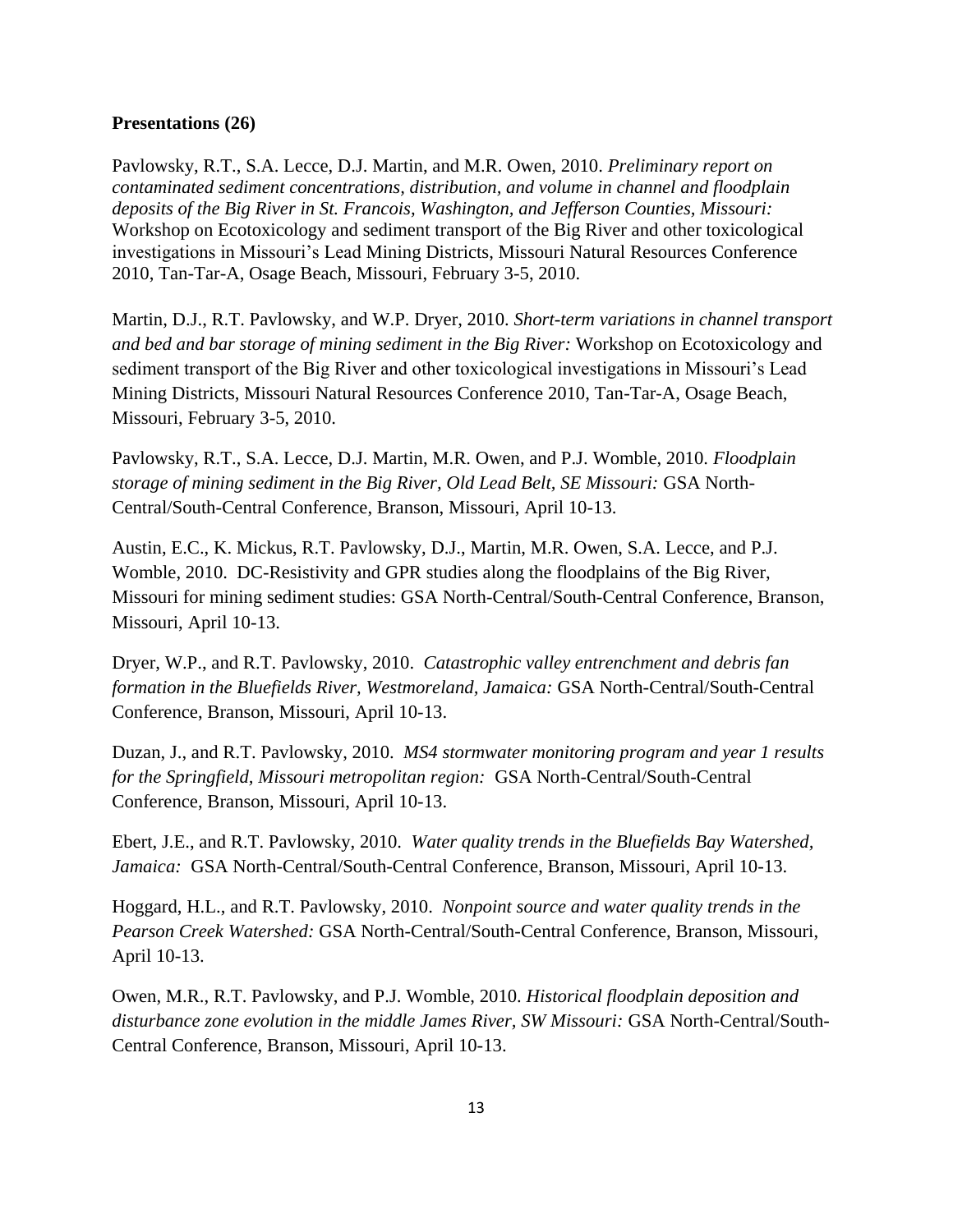Sturnfield, E., and R.T. Pavlowsky, 2010. *Influence of urban and rural land use on water quality in a karst watershed, Springfield, Missouri:* GSA North-Central/South-Central Conference, Branson, Missouri, April 10-13.

Womble, P.J., M.R. Owen, and R.T. Pavlowsky, 2010. *Lead and zinc storage within alluvial deposits along lower Pearson Creek, SW Missouri:* GSA North-Central/South-Central Conference, Branson, Missouri, April 10-13.

Young, B.M., and R.T. Pavlowsky, 2010. *Disturbance zones and mining sediment remobilization in the lower Big river, southeast Missourri:* GSA North-Central/South-Central Conference, Branson, Missouri, April 10-13.

Pavlowsky, R.T., and S.A. Lecce, M.R. Owen, and D.J. Martin, 2010. *Channel dispersal and storage if mining sediment in the Big River, Old Lead Belt, SE Missouri:* Association of American Geographers Annual Meeting, Washington, D.C., April 14-18.

Dryer, W.P., and R.T. Pavlowsky, 2010. *Catastrophic valley entrenchment and debris fan formation in the Bluefields River, Westmorland, Jamaica:* Association of American Geographers Annual Meeting, Washington, D.C., April 14-18. Dryer won best oral paper by a MS student for the Geomorphology Specialty Group

Ebert, J., and R.T. Pavlowsky, 2010. *Watershed-based environmental planning in Bluefields Bay, Jamaica:* Association of American Geographers Annual Meeting, Washington, D.C., April 14-18.

Young, B.M., and R.T. Pavlowsky, 2010. *Floodplain storage and release of historical mining contaminated sediment in the lower Big River, SE Missouri:* Association of American Geographers Annual Meeting, Washington, D.C., April 14-18. Young won best oral paper by a MS student for the Water resources Specialty Group

Pavlowsky, R.T., and W.P. Dryer, 2010. *Catastrophic incision and debris fan formation of the Bluefields River due to extreme rainfall in Southwestern Jamaica.* Association of American Geographers Great Plains/Rocky Mountain Division Annual Meeting, Lawrence, Kansas, October 8-9.

Young, B., and R.T. Pavlowsky, 2010. *Historical channel changes along the lower Big River, eastern Missouri.* Association of American Geographers Great Plains/Rocky Mountain Division Annual Meeting, Lawrence, Kansas, October 8-9.

Casey, S., and R.T. Pavlowsky, 2010. Large woody debris in Ozark Highlands rivers. Association of American Geographers Great Plains/Rocky Mountain Division Annual Meeting, Lawrence, Kansas, October 8-9.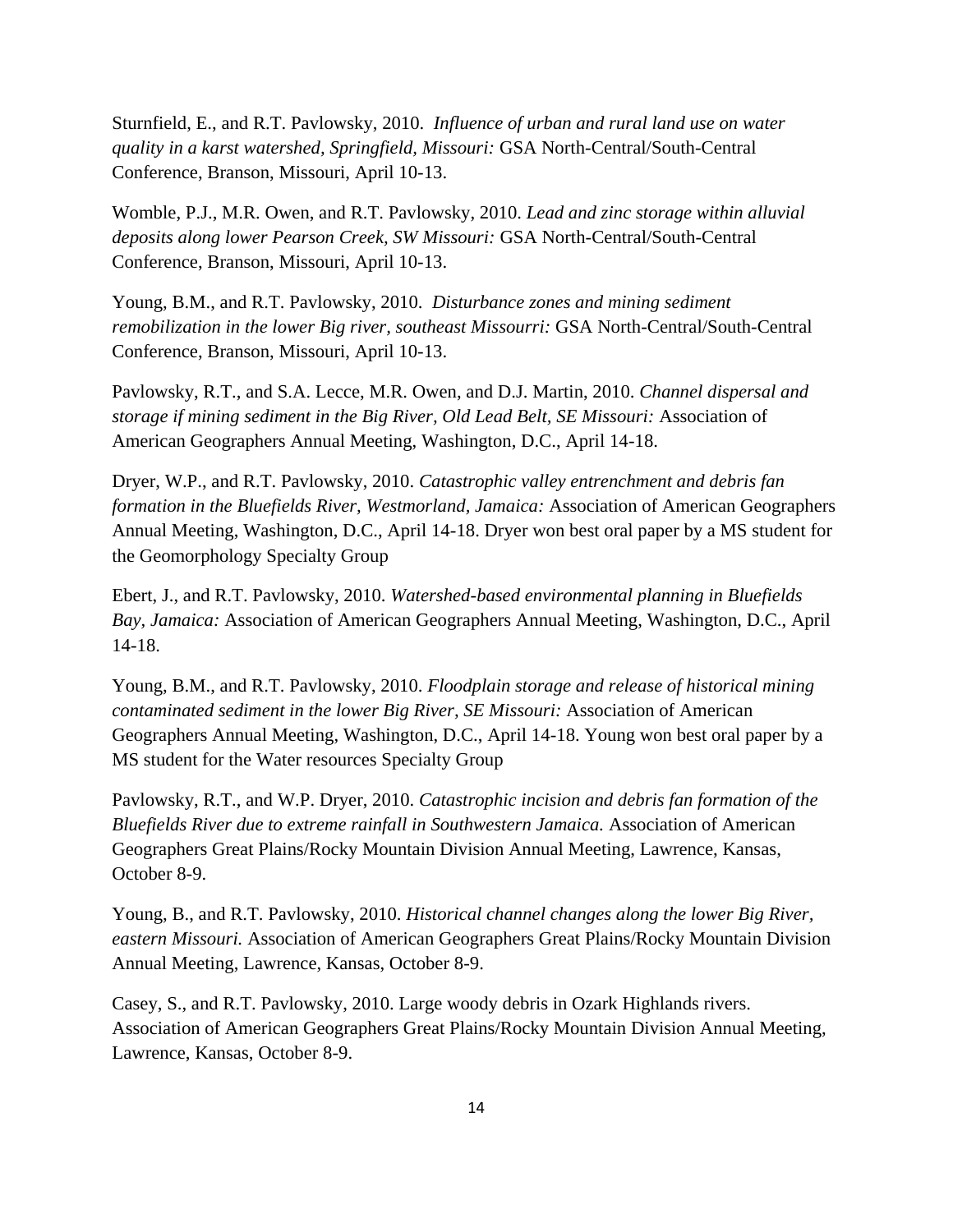Pavlowsky, R.T., D.J. Martin, M.R. Owen, and S.A. Lecce, 2010. *Historical disturbance and geomorphic recovery of Big River, eastern Missouri.* Geological Society of America Annual Meeting, Denver, CO, October 31-November 2010.

Lecce, S.A., R.T. Pavlowsky, M.R. Owen, and D.J. Martin, 2010. *Storage of mining sediment in floodplain deposits of the Big River, Missouri.* Southeast Division of the Association of American Geographers Annual Meeting, Birmingham, AL. November 21-23.

Pavlowsky, R.T., D.J. Martin, and M.R. Owen, 2010. *Channel morphology and sediment characteristics of Ozark rivers.* Southeast Division of the Association of American Geographers Annual Meeting, Birmingham, AL. November 21-23.

Owen, M.R., R.T. Pavlowsky, and D.J. Martin, 2010. *Geomorphic evaluation of channel dredging to control contaminated sediment transport in Big River, Old Lead Belt, eastern Missouri.* Southeast Division of the Association of American Geographers Annual Meeting, Birmingham, AL. November 21-23.

Pavlowsky, R.T., 2010. Lead mining and sediment contamination in the Big River. Ozarks Mountain Paddlers, monthly meeting, July.

Pavlowsky, R.T., 2010. Mining sediment deposited behind low head dams and within gravel bars in the Big River. Trustee Councils of TriState, Missouri Southern University, Joplin, MO, September 14-15.

Pavlowsky, R.T., 2010. Ground and surface water quality in the Ozarks: Conference on "Water: a finite resource in a growing region" Hosted by the TriState Water Rersource Coalition and Missouri State University. DoubleTree Inn, Springfield, MO, November 19.

#### **EDUCATION ACCOMPLISHMENTS**

OEWRI dedicates a significant amount of effort to training and research support for undergraduate and graduate students. Since staff offices are located on the third floor of Temple Hall in close proximity to CNAS departments, it is only reasonable to expect that OEWRI supports curriculum and teaching activities through technical assistance, research methodologies, and environmental database access. Activity logs show that OEWRI staff spend from 5 to 15 percent of their time per week training and mentoring students and assisting faculty in CNAS and other colleges at MSU. In 2010, OEWRI staff and facilities provided technical and educational resources for undergraduate and graduate students in several CNAS departments including GGP, BIO, CHM, and AGR (now its own "school" unit) and the Department of Sociology, Anthropology, and Criminology in the College of Humanities and Public Affairs. A list of student training and education accomplishments supported by OEWRI follows below.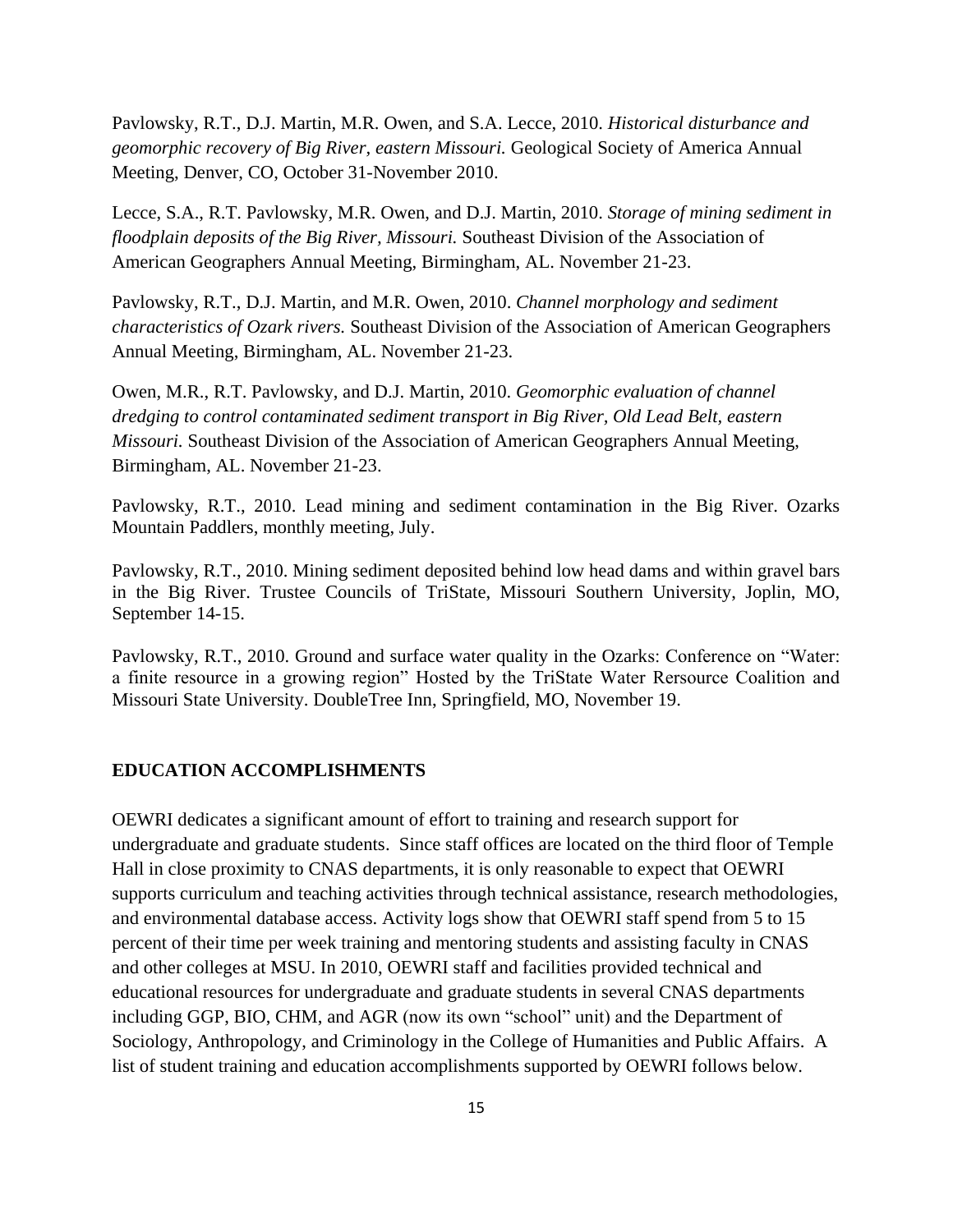#### **Undergraduate Hourly Workers (6 students)**

Daniel Williams (GRY), GIS analysis Susan Helwig (GLG), Sediment analysis, Big River mining contamination project Sarah Morris (BIO), Soil analysis, laboratory worker Kevin McKee (CHM), Laboratory worker in Water and Sediment Laboratory Stephanie Prevedel (CHM), Urban stream quality & carbon transport, laboratory worker Terry Phillips (CHM), Urban stream quality & carbon transport, laboratory worker

#### **Undergraduate Student Research Projects (22 students)**

- (1) Summer Independent Study- B. Freeman, Channel Assessments of Ozark Streams
- (2) Research projects in GRY 348-Geomorphology (Fall 2010)

(a) D. Williams, A. Stueve, M. Gant- Influence of Valley water mill on nutrient and bacteria concentrations in flow from Sanders Spring (b) R. Culver, C. Arnall- Analysis of sediment cores from Lake Springfield (c) D. Fouts, K. Newbold- Influence of slope and land use on soil carbon content (d) R. Jaspering, T. Penner, S. Helwig- Table Rock Lake shoreline erosion rates (e) Z. Wilkinson, E. Freeman- Gravel bar texture variations along the James River (f) B. Kinworthy, J. Thomas, B. Kennedy- Difference between urban and rural streams

(3) Intern Research Projects (*CNAS undergrad research showcase participants)*

(a) Daniel Williams (GRY), PAH sources in Springfield  $(2^{nd}$  place)

(b) Caroline Pavlowsky (GGP), Sustainability & Energy Use

(c) Susan Helwig (GLG), Big River sediment contamination

(d) Sarah Morris (BIO), Soil analysis  $(1<sup>st</sup>$  place)

(e) Stephanie Prevedel (CHM), Urban stream quality & carbon transport

(f) Terry Phillips (CHM), Urban stream quality & carbon transport

#### **Undergraduate Field Trips**

GRY 348- Fall: Ward Branch channel assessment (1/2 day x 15 students) GRY 348-Fall: Soil Coring at Pearson Creek (1/2 day x 15) GRY 348-Fall: Lake Springfield bottom sediment coring (1/2 day x 3) AGA 345-Fall: Soil Judging, use of coring truck and crew (1/2 day x 8) AGA 545- Spring: Soil Appraisal, use of coring truck and crew (1/2 day x 10)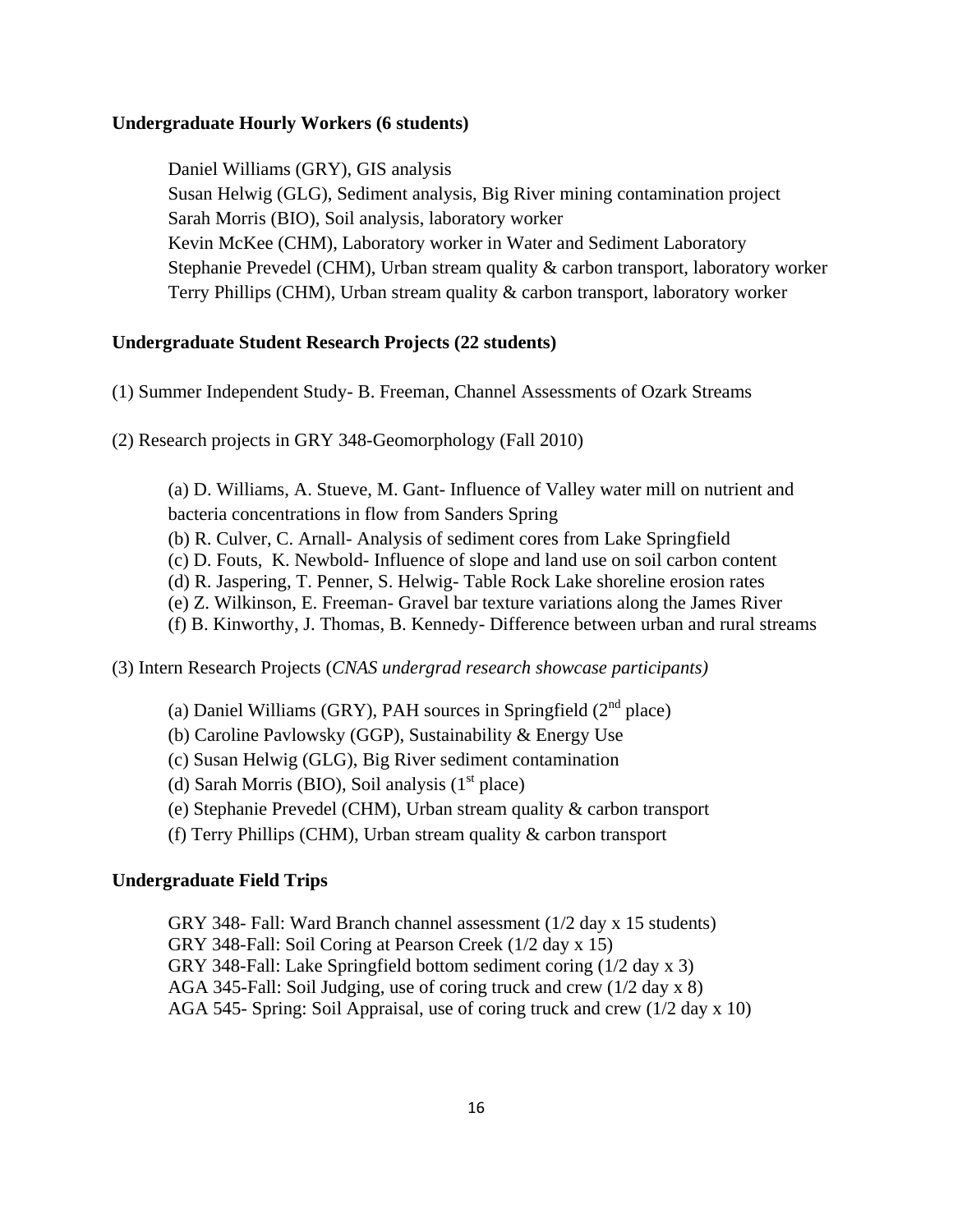#### **Graduate Thesis Research (19)**

OEWRI supports various levels of graduate student research at Missouri State University. The Institute entirely or partially supported 19 MS thesis projects in three programs: Geospatial Science (16), MNAS (2), and Biology (1) (see below). In addition, external funds for OEWRI projects provided graduate assistantships for 7 students and hourly work positions for 3 students in 2010. These students and their programs are listed below.

**Graduated** Jackie Ebert (GSS) Ben Young (GSS) Jennifer Carroll (GSS) W. Patrick Dryer (GSS) Joseph Mbongowo (GSS) Heather Grootens (GSS) Erin Hutchison (GSS) Tyler Suda (GSS) Matt Grootens (GSS) Sarah Davis (BIO) Emily Sturnfield (GSS) Megan Harrington (GSS) Doug Giesselbeck (MNAS) Anna Larkin (GSS) Katie Tomlin (GSS) Nicole Daugherty (GSS)

 $2<sup>nd</sup>$  Year

 $1<sup>st</sup>$  Year Andrew DeWitt (GSS) Andrew Schiller (GSS) Kyle Kosovich (MNAS)

#### **Graduate Assistantships (7)**

Patrick Dryer (GSS) Biosolids Runoff Project, Spring Jackie Ebert (GSS) Big River Project, Spring Ben Young (GSS) Big River Project, Spring, Summer, & Fall Ellie Sturnfield (GSS) Urban Stream MS-4 (partial), Spring & Summer Anna Larkin (GSS) Urban Stream MS-4, Fall Andrew DeWitt (GSS) James River Runoff-319, Fall Erin Hutchison (GSS) EPA start-up, Spring

#### **Graduate Workers-Hourly (3)**

Joseph Mbongowo (GSS) Sarah Davis (BIO) Patrick Womble (GSS)

#### **Completed MS Theses (3)**

Patrick Dryer, May 2010, *Catastrophic valley entrenchment and debris fan formation in the Bluefields River, Westmorland, Jamaica,* Geospatial Science MS Program (Pavlowsky)

Jackie Ebert, May 2010, *Integrated watershed management in Bluefields Bay, Jamaica*, Geospatial Science MS Program (Pavlowsky)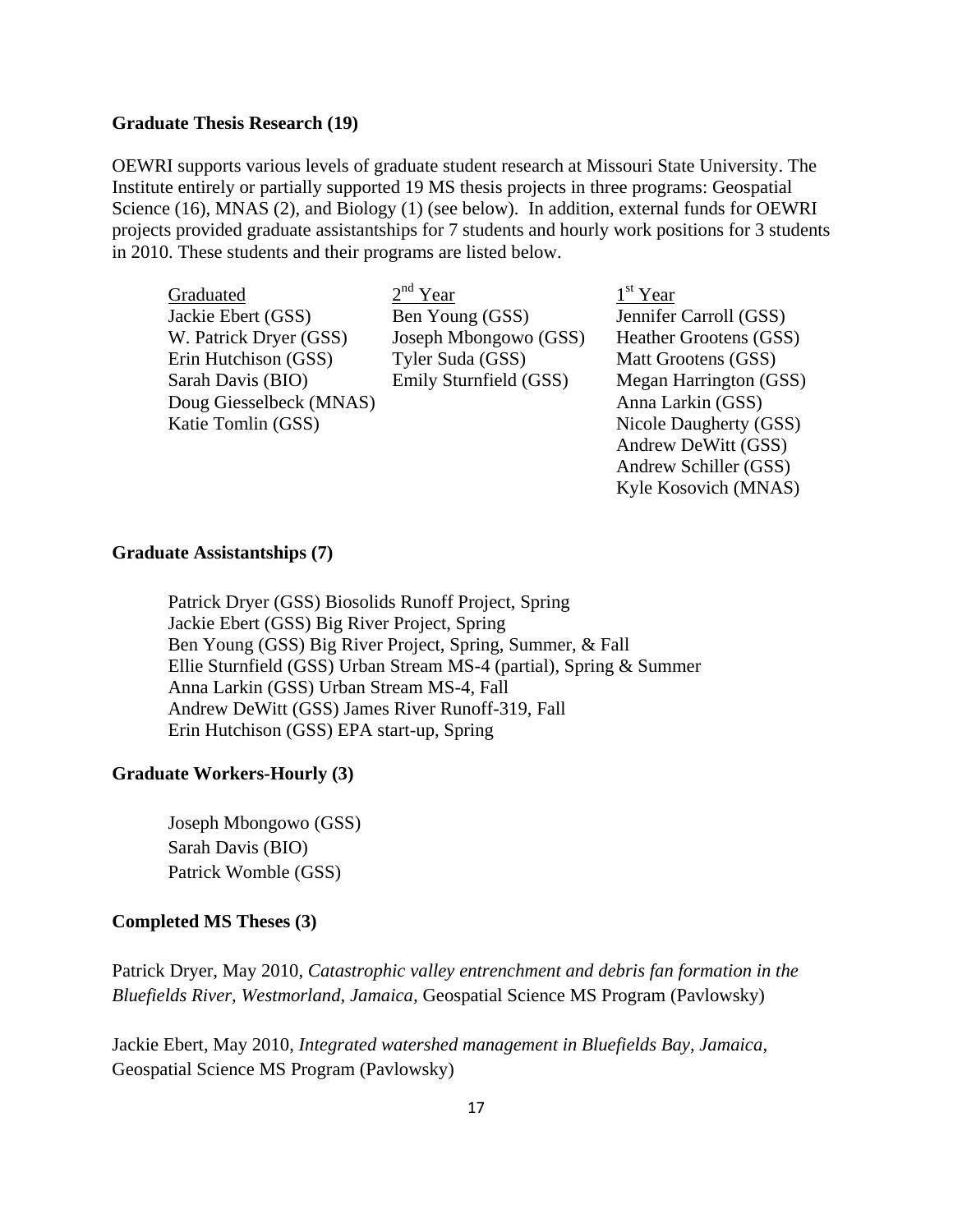Erin Hutchison, December 2010, *Mass transport of suspended sediment sediment, dissolved solids, nutrients, and anions in the James River, sw Missouri,* Geospatial Science MS Program (Pavlowsky)

# **National Student Awards (2)**

Dryer, W.P., and R.T. Pavlowsky, 2010. *Catastrophic valley entrenchment and debris fan formation in the Bluefields River, Westmorland, Jamaica:* Association of American Geographers Annual Meeting, Washington, D.C., April 14-18. Dryer won best oral paper by a MS student for the Geomorphology Specialty Group

Young, B.M., and R.T. Pavlowsky, 2010. *Floodplain storage and release of historical mining contaminated sediment in the lower Big River, SE Missouri:* Association of American Geographers Annual Meeting, Washington, D.C., April 14-18. Young won best oral paper by a MS student for the Water resources Specialty Group

# **Graduate Field Trips**

BIO 609- Spring: Measurement of channel properties and flow (1/2 day x 8) GEO 770-Summer: Big River Field Trip- channel assessment (5 days x 10) GEO 770-Summer: Old Lead Belt mining history (1 day x 10)

# **SERVICE AND OUTREACH ACCOMPLISHMENTS**

Service and community outreach is an important component of OEWRI's mission. The Institute is an "on-call" campus resource for technical advice and support and overall this type of service accounts for about 10% of staff workload. Examples of these types of activities include OEWRI loaning field equipment to Drs.Black (GGP) and Barnhart (BIO), providing research topic presentations in Dr. Pavlowsky's GRY 348 and Dr. Meyer's GEO 700 courses, and generating water analyses to support Dr. Biagioni's laboratory projects. Examples of other types of service and outreach activities by OEWRI are described below:

#### **Environmental Events**

Sponsored a booth at the annual Missouri Natural Resources Conference at Tan-Tar-A.

Sponsored a special session on Human Impacts on Fluvial Systems at the joint meeting of the North-Central/South-Central Sections of the Geological Society of America, Branson, Missouri, April 11-13.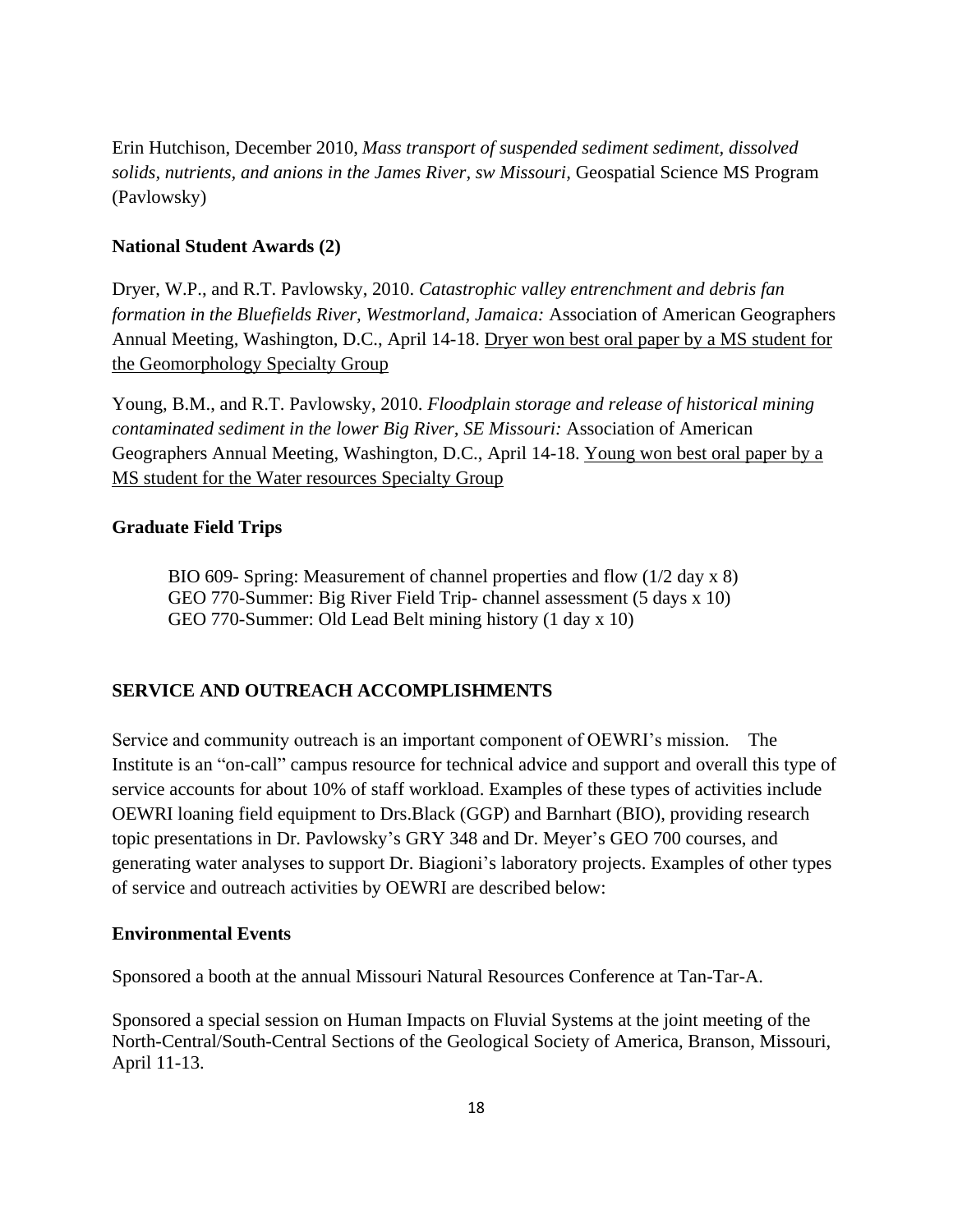Represented MSU at the Regional Water Summit hosted by Congressman Roy Blunt at Crowder College, Neosho, Missouri, April 19.

Sponsored a booth at the 2010 Sustainability Conference at MSU, October 27 with five posters.

Organized and presented "Soil Chemistry"practicum at Science Olympiad, MSU, February 20. Also help to staff Expanding Your Horizons (MSU) and Envirothon (Lake Springfield Park).

# **Geospatial Technology Support**

GPS base station data access: OEWRI provides server space and public access through our website for Global Positioning Systems (GPS) differential correction data generated from the GGP base station receiver on top of Sunvilla Towers.

Geospaital database access**:** OEWRI provides access to geospatial data stored on OEWRI servers to GGP graduate students and faculty to support class projects and research

GGP GIS Support: OEWRI provides GPS receivers and related equipment for several courses offered by the department.

Student and Faculty Help: OEWRI provides "walk-in" assistance to students and faculty on a daily basis to help with GIS/GPS/Remote Sensing related tasks and environmental research needs.

# **Environmental Group Assistance**

Watershed Committee of the Ozarks, Loring Bullard: OEWRI staff regularly attend monthly Watershed Committee meetings to participate and give updates on OEWRI projects and website postings. OEWRI is working with the Watershed Committee on a new urban water quality 319 grant with the City of Springfield. In addition, OEWRI is providing water and channel monitoring data for the South Dry Sac River and pond in the area around the Watershed Center at Valley Water Mill. Both undergraduate and graduate students are working on this.

James River Basin Partnership, Joseph Pitts: OEWRI is working with the JRBP to develop a comprehensive watershed management plan for the James River Basin and complete a study on the effect of storm water from residential subdivision on water quality.

Southwest Missouri Resource Conservation and Development Council, Rita Mueller: OEWRI is providing technical assistance upon which to apply for a federal Conservation Innovation Grant totaling almost 800K over three years. The grant, if successful, will attempt to determine the soil improvements and water quality effects associated with different grazing and biosolids application treatments. MSU's School of Agriculture is also a partner on the project.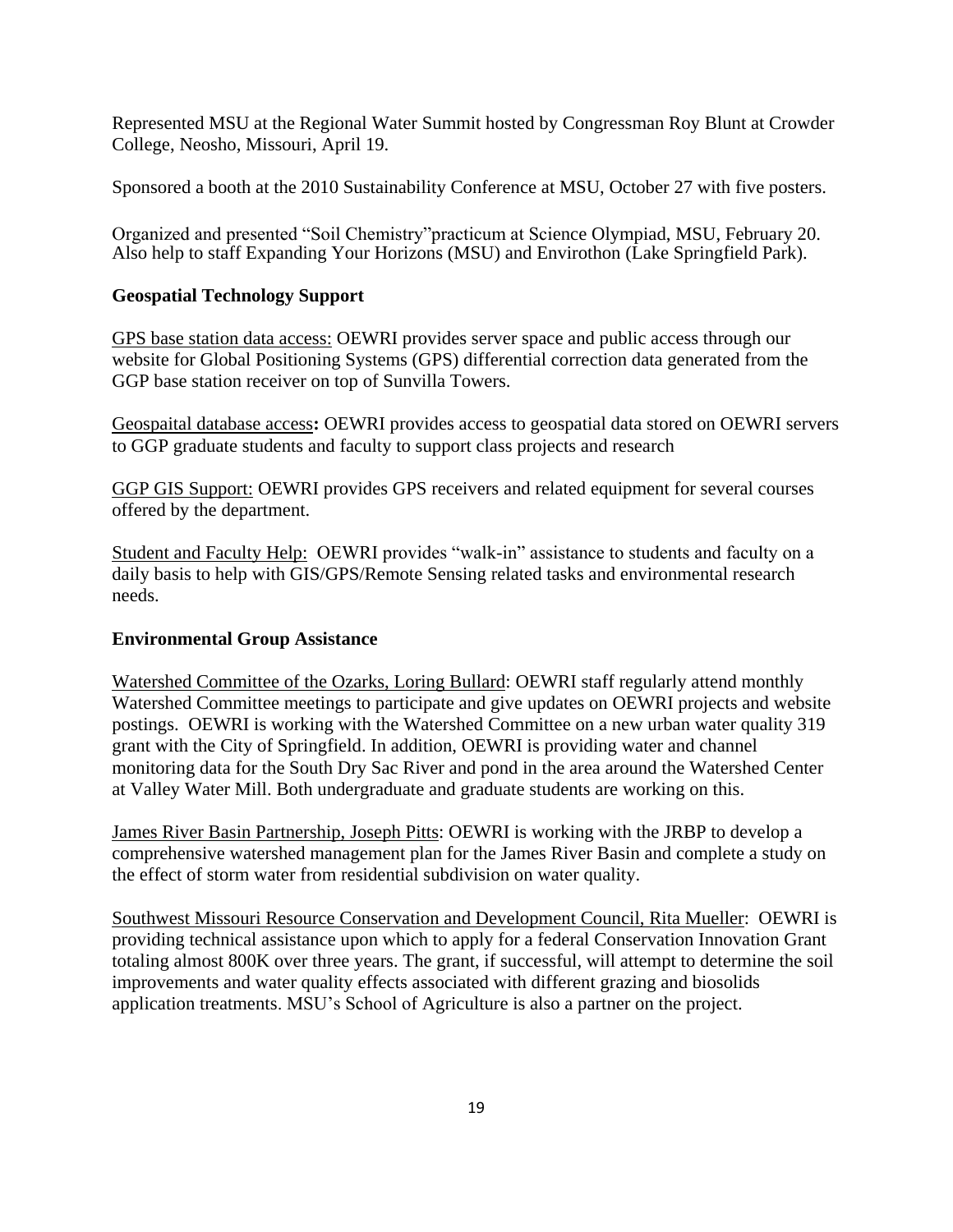#### **Regional Outreach**

Examples of community outreach and related committee work include the following:

Member, Midwest Science Advisory Network; U.S. Fish and Wildlife Service , National Fish Habitat Action Plan

Panel presentation, Water Quality in the Ozarks and its Intersection with water supply, , Conference on "Water:a finite resource in a growing region" Springfield, November 19, 2010.

Member of the Future of Water Committee, a subcommittee of the Good Community Committee for the City of Springfield

Member, Conservation Planning Advisory group for the upper Meramec River watershed. Sponsored by The Nature Conservancy.

#### **PARTNERSHIPS**

One of the major goals for OEWRI is to develop and sustain partnerships across a wide range of environmental interests in the Ozarks and beyond through communication, resource sharing, and projects.

OEWRI's comprehensive list of partners since 2005 is provided below. Each listing is annotated with the letter code (s) representing the nature of the partnership. Those partners marked with an asterisk (\*) indicate an activity for 2010.

- A: submission of grant proposal, unfunded or pending
- B: collaboration on a funded project
- C: funding source for OEWRI
- D: shared membership on ad hoc environmental issue committee
- E: technical support or expertise supplied by OEWRI
- F: OEWRI attends monthly meetings and/or gave a presentation
- G: shared education and outreach activities
- H: OEWRI advisory board member (2007)

#### **Regional Environmental Groups (9)**

Watershed Committee of the Ozarks, Loring Bullard (A, D, E, F, G)\* James River Basin Partnership, Holly Neill/Joseph Pitts (B, C, D, E, F, G)\* Upper White River Basin Foundation, John Moore/David Casaletto (B, C, D, E, G)\* Table Rock Lake Water Quality, Inc., David Casaletto (D, E) Environmental Resource Coalition, Betty Wyse (B, C, F)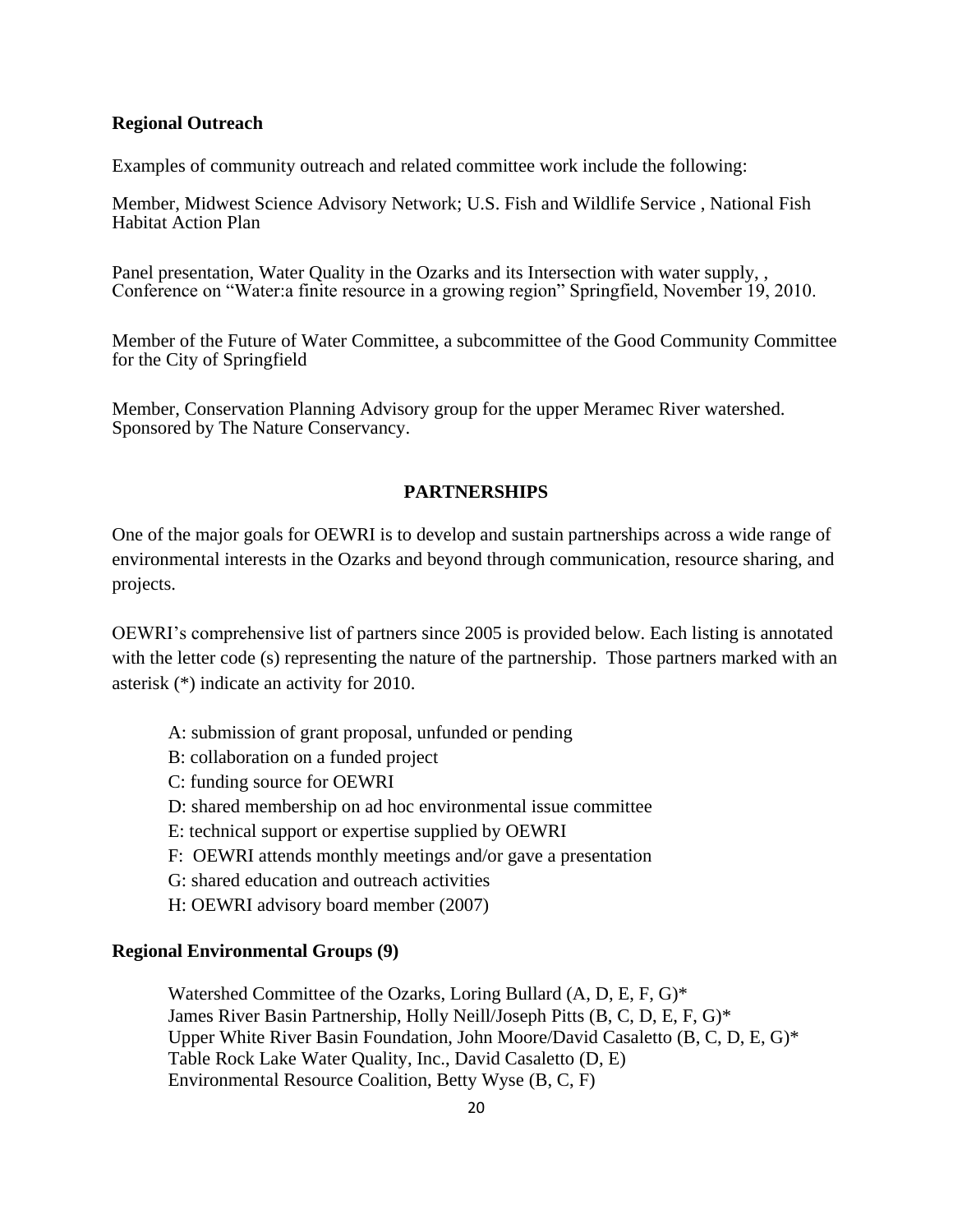Southwest Missouri Resource C & D Council, Rita Mueller (A, E)\* Elk River Watershed Improvement Association, Drew Holt (D, E, G) The Nature Conservancy, Kristen Blann (E,F)\* Ozark Regional Land Trust, Abigail Lambert (E,G)\*

#### **Government Agencies (9)**

Environmental Protection Agency, Region 7 (C, D, E)\* Missouri Department of Natural Resources (C)\* Missouri Department of Conservation (E)\* National Park Service, Heartland Network (C) National Resources Conservation Service (D, E, G)\* Southern Missouri Water Quality Project (G)\* Christian County Soil and Water District (E, F) USGS-Mid Continent Geographic Science Center (C, E, G) U.S. Fish and Wildlife Service (C)\*

#### **Universities (7)**

University of Missouri-Columbia (A) Missouri University of Science and Technology (A, G)\* Northwest Missouri University\* University of Arkansas (D, E, G) East Carolina University (A, B, G)\* Drury University (B, G)\* Southern Illinois-Carbondale (A)\*

#### **Local Governments (7)**

Greene County (B, D, E, G)\* Christian County (D, E)\* City of Springfield  $(C, D, E)^*$ City of Nixa (D, E)\* City of Ozark (D, E)\* City of Battlefield (D, E)\* City Utilities of Springfield (E, F)

#### **Private Companies (3)**

MEC Water Resources (B, C, F) Olsson Associates (A, B, C, E)\* Missouri Partners Inc. (E)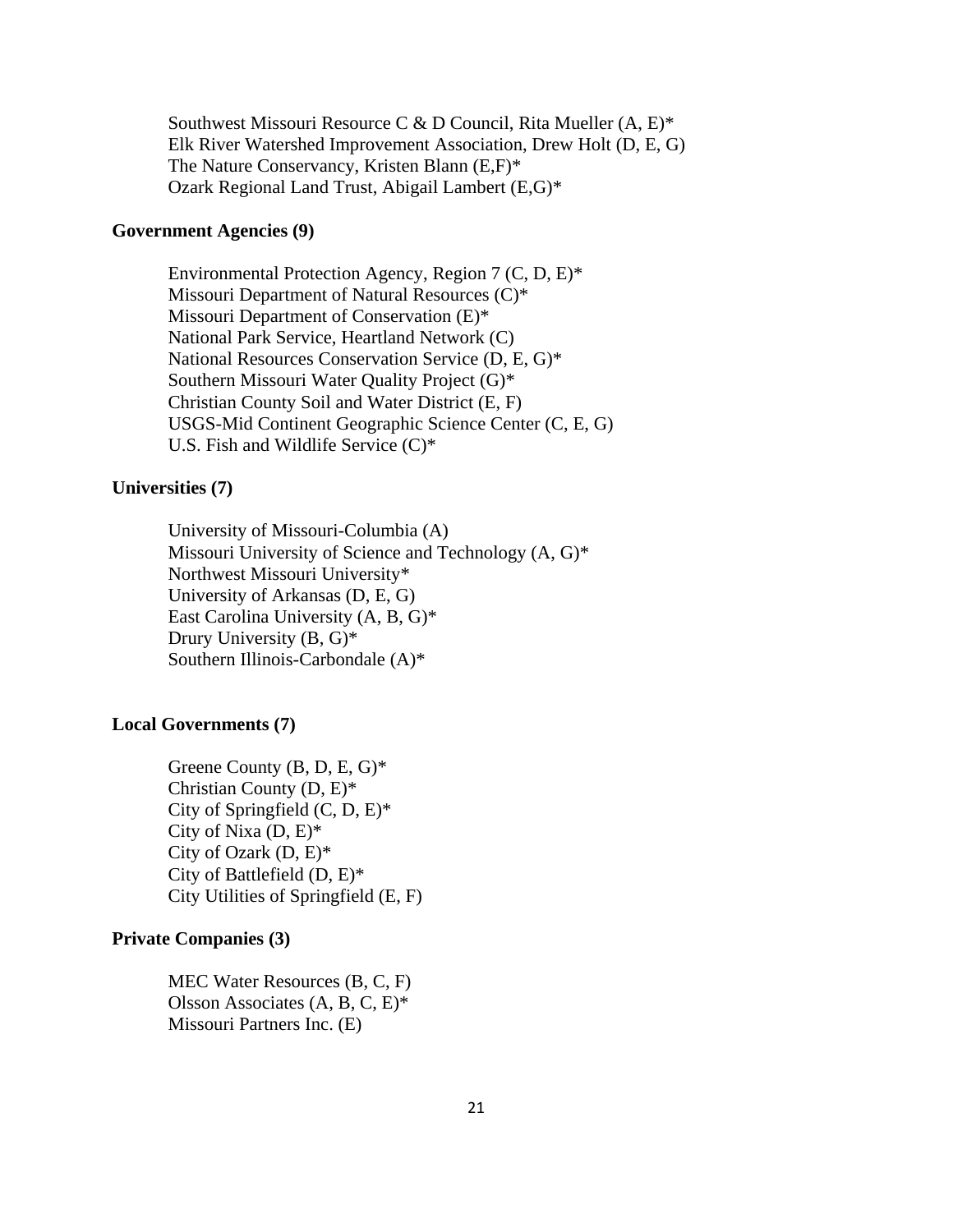#### **Missouri State University Centers (4)**

Center for Archaeological Research (A, B, E) Center for Resources Planning and Management (B)\* Bull Shoals Field Station (A, D, E, G) Darr Agricultural Center (A, D, E)\* Center for Biomedical and Life Sciences (A, E)\*

#### **Faculty at MSU (28)**

Anson Elliot, Head Agriculture (A, E)\* Tom Dewitt, Agriculture/NRCS (D, E, G)\* Ben Fuqua, Agriculture (A, E, H) Gary Webb, Agriculture (A, E, H)\* Chris Barnhart, Biology (C)\* Dan Beckman, Biology (A, B)\* Paul Durham, Biology (C)\* Janice Greene, Biology (C, E, H) John Havel, Biology (B)\* Russ Rhodes, Biology (B) Jack Steiert, Biology (B, C)\* Rich Biagioni, Chemistry (B, E, G)\* Gary Meints, Chemistry (A, B, E, G) Lloyd Smith, Head Computer Science (H) Tom Plymate, Head Geography, Geology, and Planning (H)\* Jill Black, Geography (A)\* Jun Luo, Geography (G) Xin Miao, Geography (A, G)\* Kevin Evans, Geology (E, G) Melida Gutierrez, Geology (A) Doug Gouzie, Geology (B, D, G) Kevin Mickus, Geology (A, B)\* Diane May, Planning (B) George Mathew, Mathematics (H) Lifeng Dong, Physics and Material Science (H) Tammy Jahnke, Dean CNAS (H) Inno Onwueme, Associate Dean CNAS (H) William Wedenoja, Anthropology (A, B)\* David Byers, Anthropology (E)\* Adam Coulter, Geography (E)\*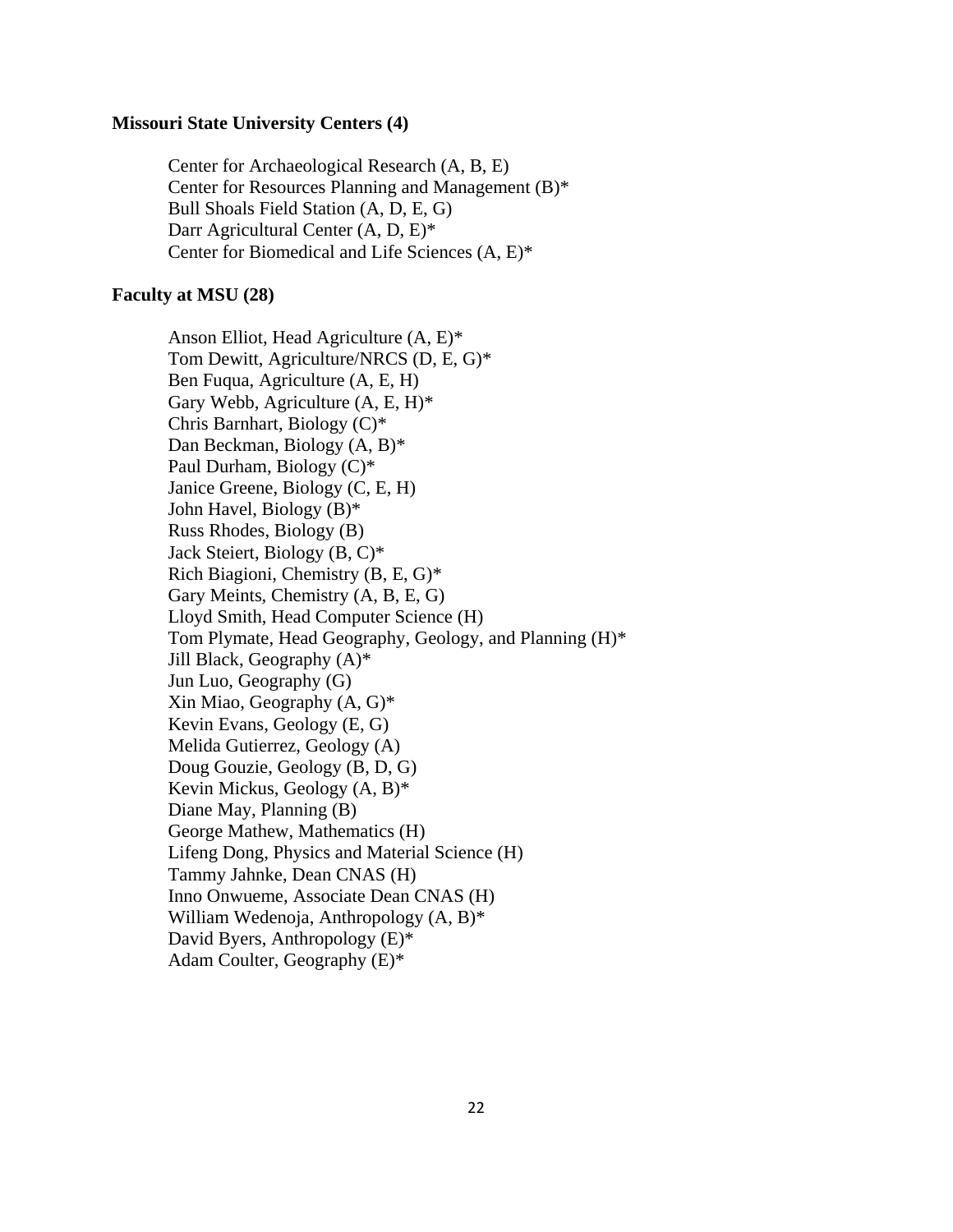#### **PUBLIC AFFAIRS ACTIVITIES**

OEWRI supports the Public Affairs Mission of MSU. Below are several examples of Public Affairs accomplishments for 2010.

Cultural Competence. OEWRI has extended its outreach and research program to the southwest coast of Jamaica on Bluefields Bay. MSU faculty, graduate students, and undergraduate students are working within local communities alongside citizen groups to address economic and environmental problems. The goal is to develop a sustainable economy that combines natural resource use with conservation activities including environmental education. Critical to the sustainable goal is the development of geotourism opportunities, better water treatment facilities, improved marine fishery stocks, and soil and water conservation practices that result in both sufficient crop production and reduced soil erosion and runoff problems.

MSU faculty Bill Wedenoja (ANT), Dan Beckman (BIO), and Linnea Iantria (GGP) are working with OEWRI to assist Bluefields Bay community groups in their goal of developing a better future for their community and children. OEWRI is providing water quality, soil management, and mapping expertise to the partnership. Pavlowsky has lead two study-away student groups (one graduate-level and one undergrad) to address water quality problems and geotourism opportunities. In addition, we will begin a pilot study this summer to determine the baseline condition of the fishery and habitat quality in the bay. The Jamaican government, with the support of local fisherman, recently declared Bluefields Bay as a protected sanctuary off limits to fishing. We will also train local fisherman and wardens in the use of proper assessment methods. Two GSS MS theses have been completed in support of these efforts in 2010 (Ebert and Dryer, see above). The plan is for two or three more MS thesis projects to begin this summer in the GSS and BIO MS degree programs.

Ethical Leadership. OEWRI gives students a chance to work in the field of environmental management and research along side of faculty and government managers. They get to work on projects in support of environmental leadership goals and ethical decision-making. There are two projects that showcase this element in the Institute's accomplishments.

First, the MS-4 urban stream water quality monitoring program allows OEWRI to take a leadership role in addressing water management regulations for the City of Springfield and other urban areas in Greene County. We operate and report on a 32 site water quality monitoring network aimed at sampling nutrient, sediment, and chloride concentrations in storm runoff. The results of student run field monitoring and laboratory analyses are used to guide water quality management plans where students get to interact with state and local environmental managers. In addition, the data collected is being stored and evaluated by OEWRI to get as much scientific knowledge from the data as possible, rather than let it become buried in regulatory agency files.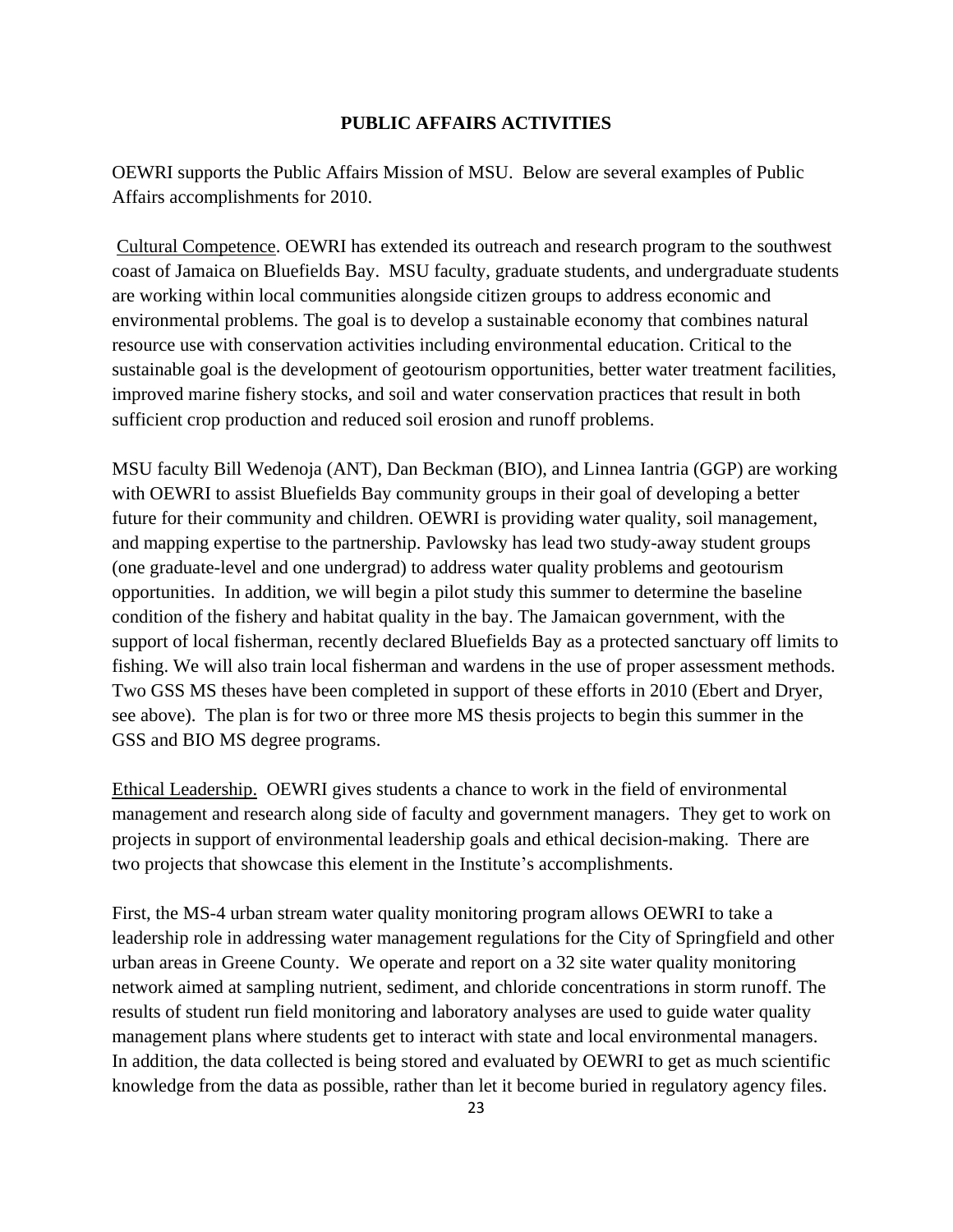The collaborative aspect of this project helps our students to get hands-on experience in water quality monitoring, reduces the cost for regulatory compliance to the communities, and expands the utility of the data with research for the public good.

Second, the Big River sediment contamination study addresses questions about the degree and spatial extent of lead contamination in sediments from the Big River in eastern Missouri due to mine tailings inputs from the Old Lead Belt mining area which closed in 1972. OEWRI has become the leader on mining contamination problems in association within one of the largest Superfund sites in nation. Our students get opportunities to attend meetings with Federal environmental officials and managers where the results or our studies are being showcased to affect the decision-making process involved with management plans for the Big River. These plans address the toxic risks of contaminated sediment and water to aquatic life and human health.

Community Engagement. OEWRI is constantly out in the community working with partners and responding to new environmental challenges. Recall the long list of partners involved with OEWRI described above. Due to training and networking on projects, several OEWRI graduates have been hired by local watershed groups and local and state environmental agencies.

#### **UNIVERSITY BUDGET EXPENDITURES AND INCOMES**

In addition to external grant funding, OEWRI is allocated about \$75,000 annually by the University to support staff and operations. The university dedicated these funds to OEWRI to provide match support for federal start-up funding and to add long-term stability to the operation of the Institute. The budgeting of these funds is generally distributed as follows: (i) full-time staff person, 67%; (ii) supplemental salary for the director, 13%; (iii) administrative and laboratory supplies, 15%; and (iv) emergency reserve, vehicle maintenance, and instrumentation operations, 5%.

The university budget allocation to OEWRI is leveraged to produce benefits beyond base funding in three ways: (i) salary match for federal grants; (ii) additional service time; and (iii) equivalent credit hour generation. An approximate accounting of additional cost benefits is provided below.

Match. State funds can be used to provide salary match on some environmental grants, the Federal 319 nonpoint source grants in particular require a 40% match in the total budget. OEWRI matches at least 25K annually to these types of grants.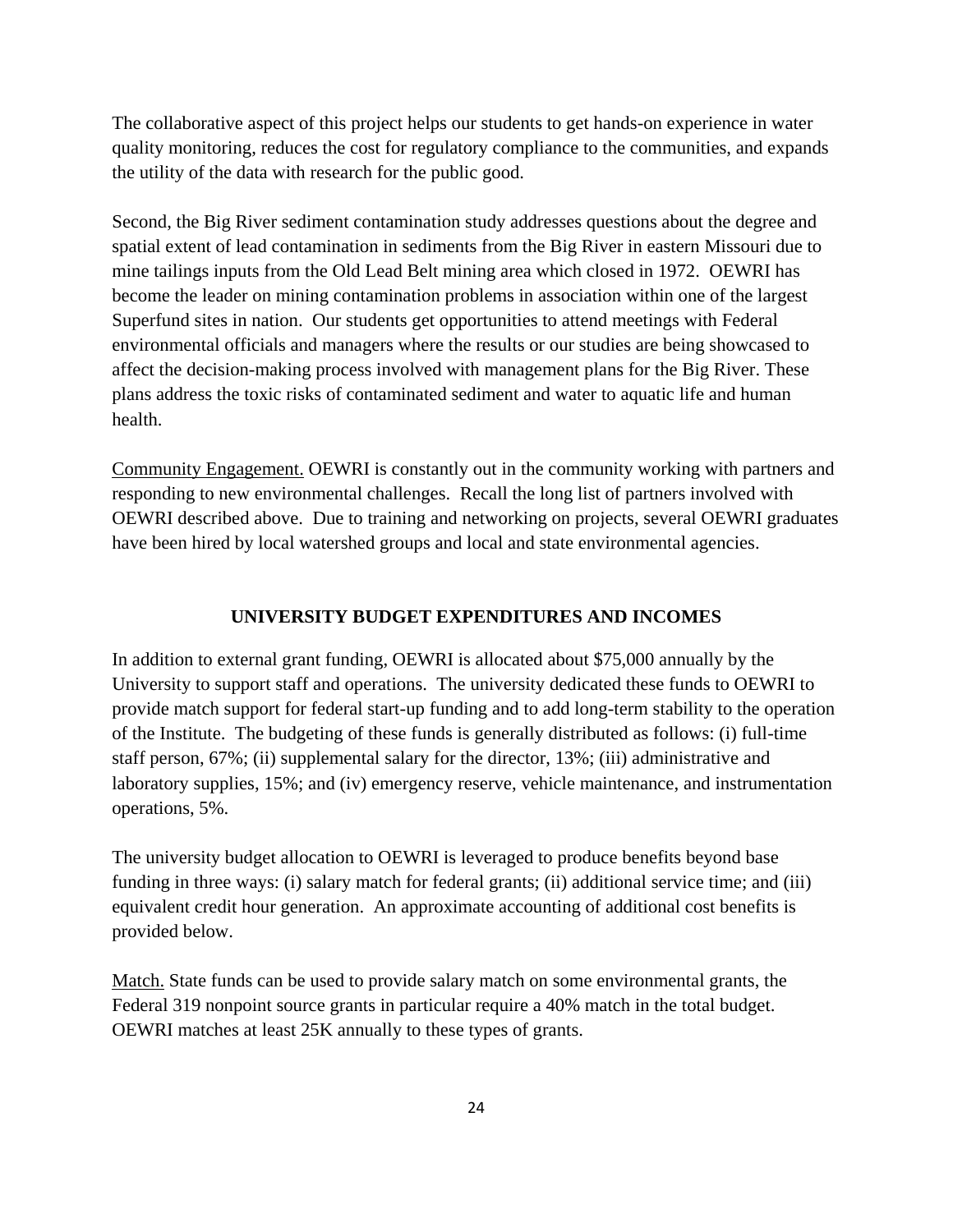Service Time. Activity logs for OEWRI staff indicate that 10% of the weekly workload is related to service to MSU. If a 10% return on staff time and annual staff salary of 34K is assumed, then three full-time staff generates about 13K in service benefits beyond project funding.

Credit Hour Generation. OEWRI staff are precluded from teaching courses at MSU under present funding line conditions. However, they contribute significantly to credit hour generation through mentoring, research projects, and field trips for undergraduate and graduate students. Given the educational accomplishments described above, the dollar value of these benefits can be estimated. Thesis research support is valued at 0.5 to 2 credits per year on a 3 graduate credit base, variable upon the level of support involved (e.g., 8 students x 2 credits; 6 x 1; 5 x 0.5). At \$224 per graduate credit and 24.5 credits, the value is 5.5K for thesis mentoring and support. Graduate field trip contributions are valued at 0.5 credits per student trip day at 64 students per day for a benefit of 32 graduate credits or 7.2K per year. Undergraduate credit generation is valued the same way, but at \$186 per credit. If undergraduate research support is valued at 1 credit per student x 22 students, then the benefit is 4K. Field trip generation is 26 students per day x 0.5 credits each totaling a benefit of 2.4K.

Benefit:Cost Comparison for 2010. A benefit:cost ratio can be computed by summing the income from external grant \$ generation (204K) and base leverage benefits (57K), and then dividing the income by the university contribution of 75K. This yields a value of return on university funding of 3.5 times.

# **GOALS AND STRATEGIC PLAN FOR 2011**

OEWRI plan's is to continue on its present course of action and schedule of activities. The following six goals will help further support the mission of OEWRI:

(1) Continue to attract externally-funded projects.

(2) Continue to support and mentor undergraduate and graduate research.

(3) OEWRI will lose its space in Temple 103 this summer. New space needs to be found to replace this loss and continue operations on funded projects.

(4) Continue to focus on peer-reviewed publication as an outlet for research project results. Through publication, OEWRI's reputation in the field can grow and it can be more competitive for basic research grant funding in the future.

(5) Maintain and regularly update the OEWRI website as a major communication and data outlet.